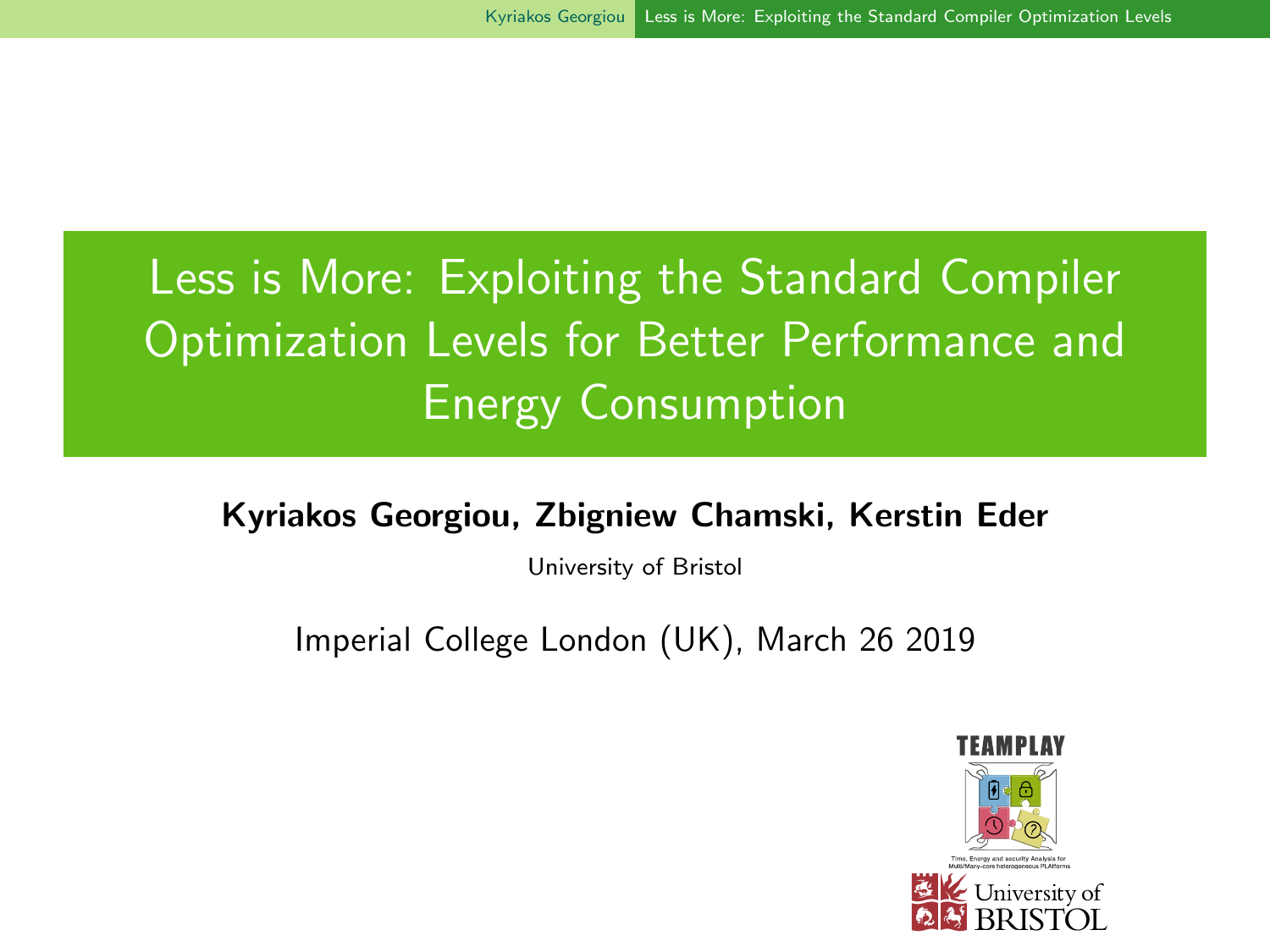#### Compilers – The Good and the bad side

- They are in the heart of software development.
- Abstract away hardware complexity and increase productivity.
- But, probably, some of the most complex software.
- Need to support a variety of programming languages and architectures.
- Have to keep up with with hardware and languages advancements.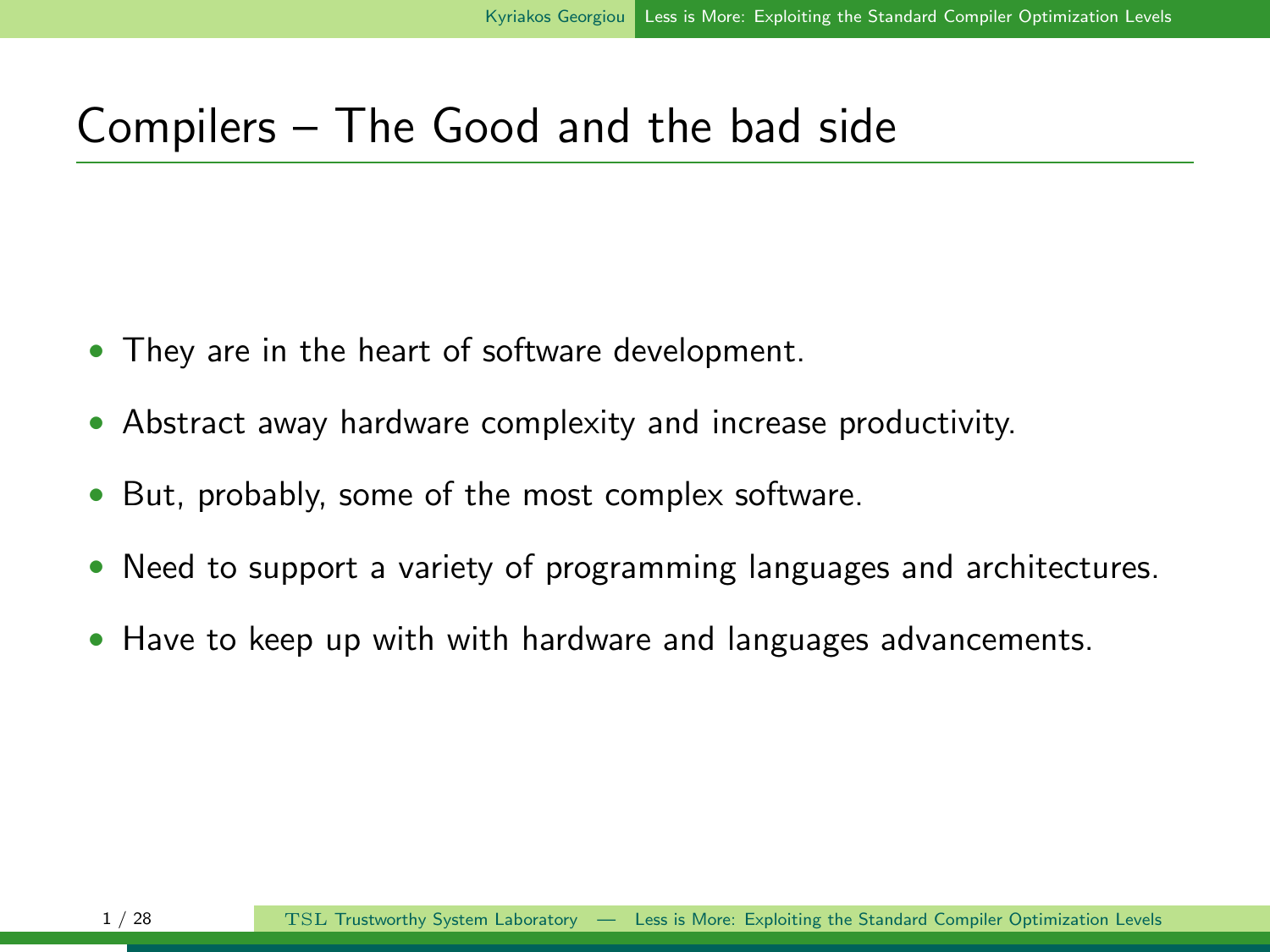## Compiler Engineer is a tough job!

#### GCC size in numbers  $(2015)^1$ .



- GCC is spread across 88.5k files with its 14.5 million lines.
- LLVM/Clang with just under four million lines.
- The entire Linux kernel was over 19 million lines.

Tuning the compiler optimizations to perform well across all possible applications is impractical.

<sup>1</sup> "GCC Soars Past 14.5 Million Lines Of Code & I'm Real Excited For GCC 5" at: https://www.phoronix.com/scan.php?page=news item&pxMTg3OTQ ¯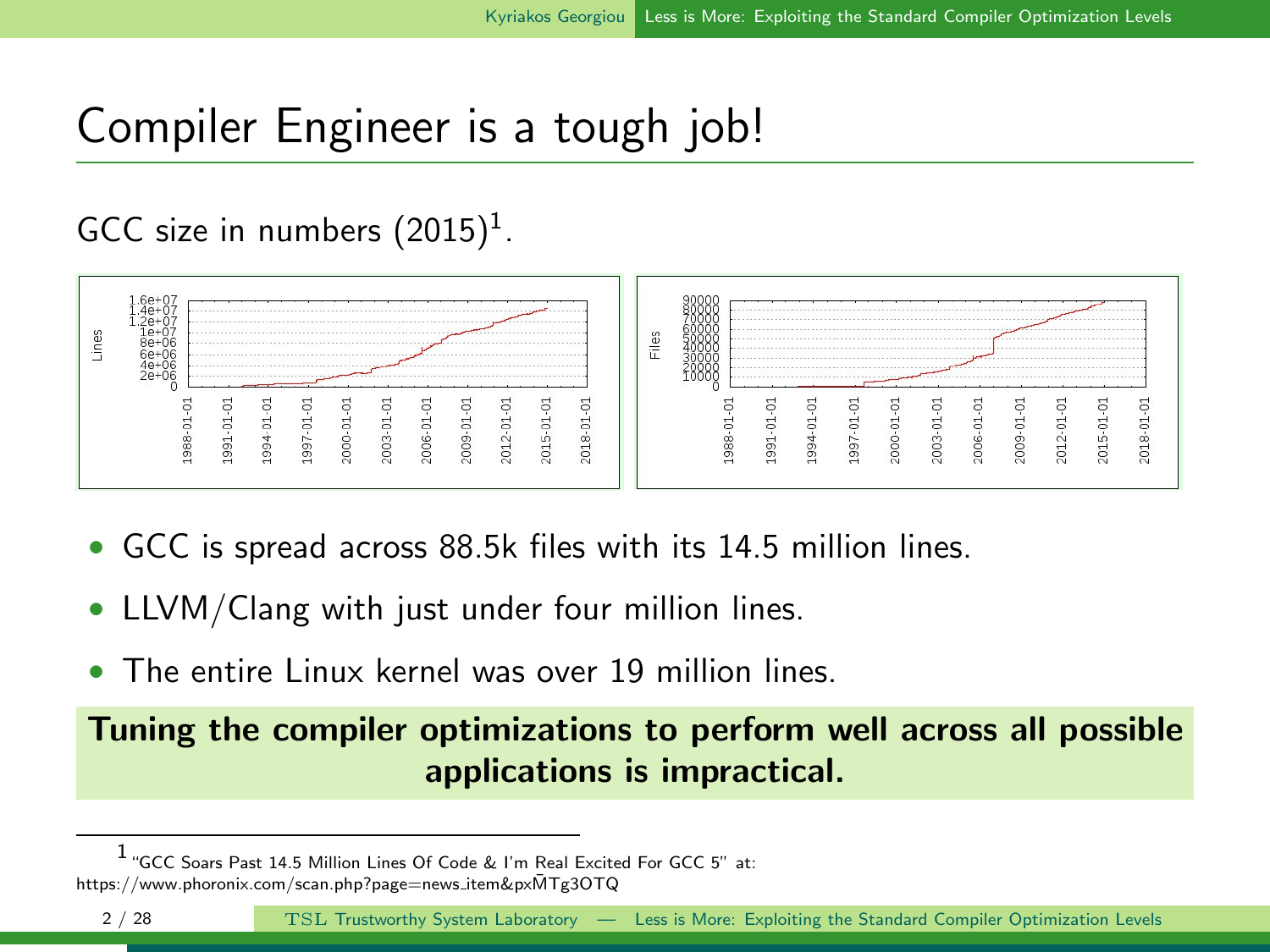## Mitigation strategies  $(1/2)$

• Modern compilers introduced three-phase design (LLVM).



- Introduced a series of transformation and analysis passes available via flags.
- The challenges:
	- 1. selection problem
	- 2. phase-ordering problem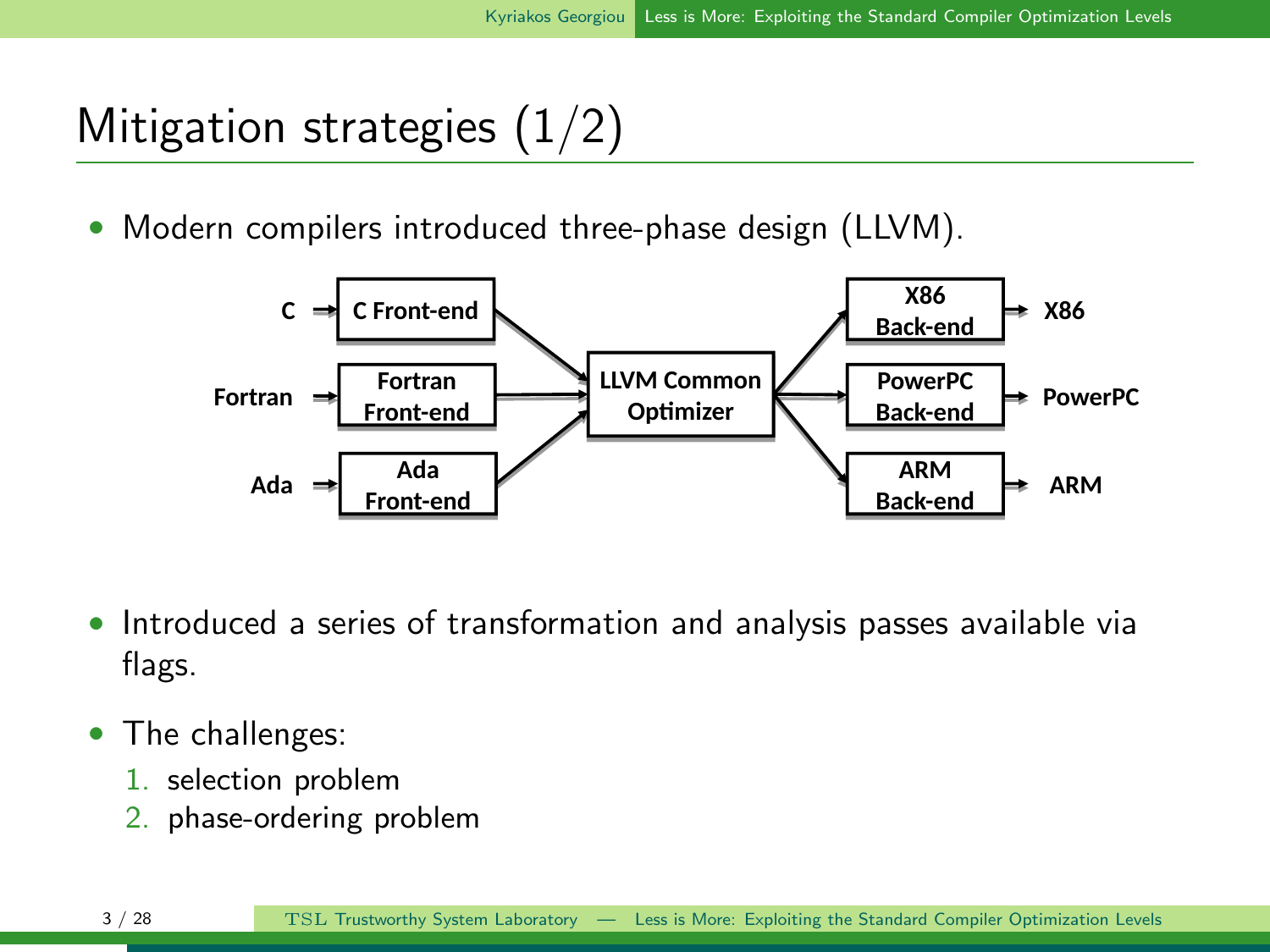## Mitigation strategies (2/2)

- GCC v4.7 has  $2^{82}$  possible optimization configurations<sup>2</sup>.
- It is impractical to explore the whole optimization-configuration space to find optimal configurations.
- Standard optimization levels: -O1, -O2, -03, -Os, -Oz

Each standard optimization level offers a predefined sequence of optimizations, which are proven to perform well based on a number of micro-benchmarks and a range of mainstream architectures.

<sup>2</sup> James Pallister, Simon J. Hollis, and Jeremy Bennett. 2015. Identifying Compiler Options to Minimize Energy Consumption for Embedded Platforms. Comput. J.58, 1 (2015), 95–109. https://doi.org/10.1093/comjnl/bxt129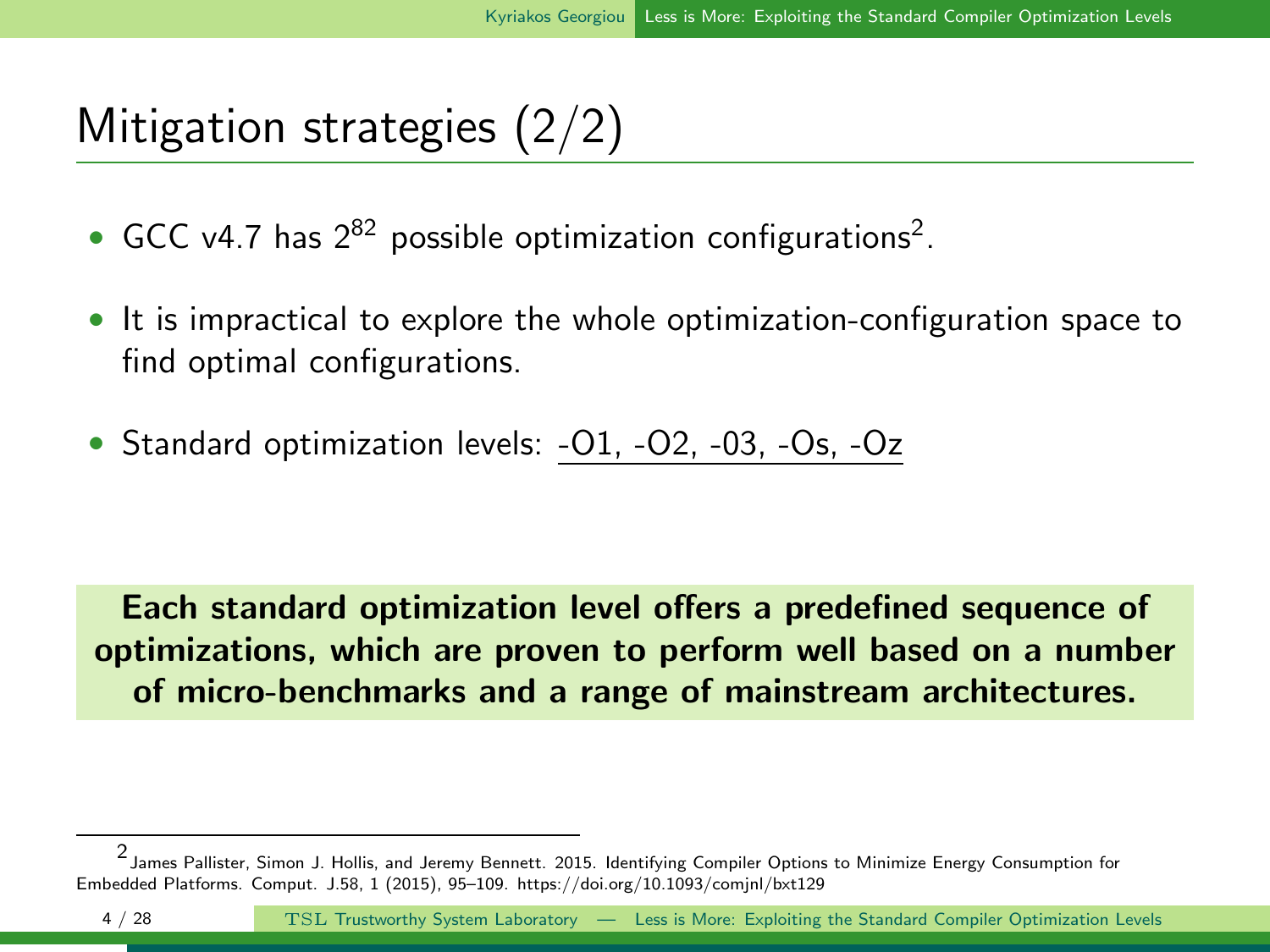#### Can we do better?

Two main approaches are proven that can perform better:

- Random-based iterative compilation.
	- Expensive to run.
	- In many cases produces malfunctioning executables.
- Machine-learning-based compilation.
	- Expensive training phase.
	- Typically account only for one resource.
	- Hardly portable to new architectures or different compiler versions (or even a patch).
	- In many cases produces malfunctioning executables.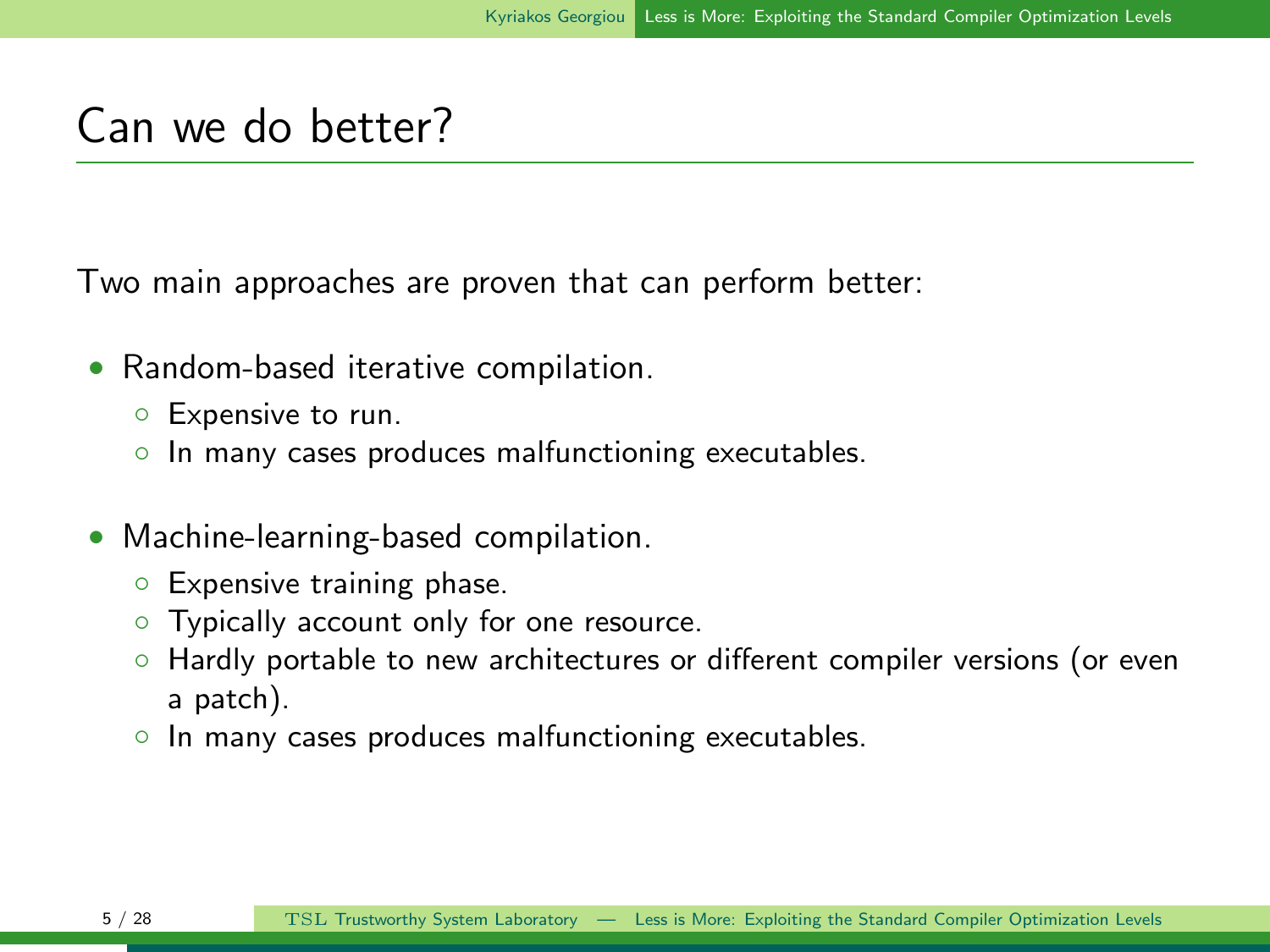#### **Motivation**

Many of the "good" produced optimizations are subsequences of the predefined code optimization levels.

- In a recent work based on iterative compilation and machine learning using LLVM  $3.8<sup>3</sup>$ :
	- 79% of the -O3 optimization flags were part of a single subgroup with a fixed ordering that is similar to that used in the -O3 configuration.
- Maybe after all the standard optimization levels can be a good starting point!

<sup>3</sup> Amir H. Ashouri, Andrea Bignoli, Gianluca Palermo, Cristina Silvano, Sameer Kulkarni, and John Cavazos. 2017. MiCOMP: Mitigating the Compiler Phase-Ordering Problem Using Optimization Sub-Sequences and Machine Learning. ACM Trans. Archit. Code Optim. 14, 3, Article 29 (Sept. 2017), 28 pages. https://doi.org/10.1145/3124452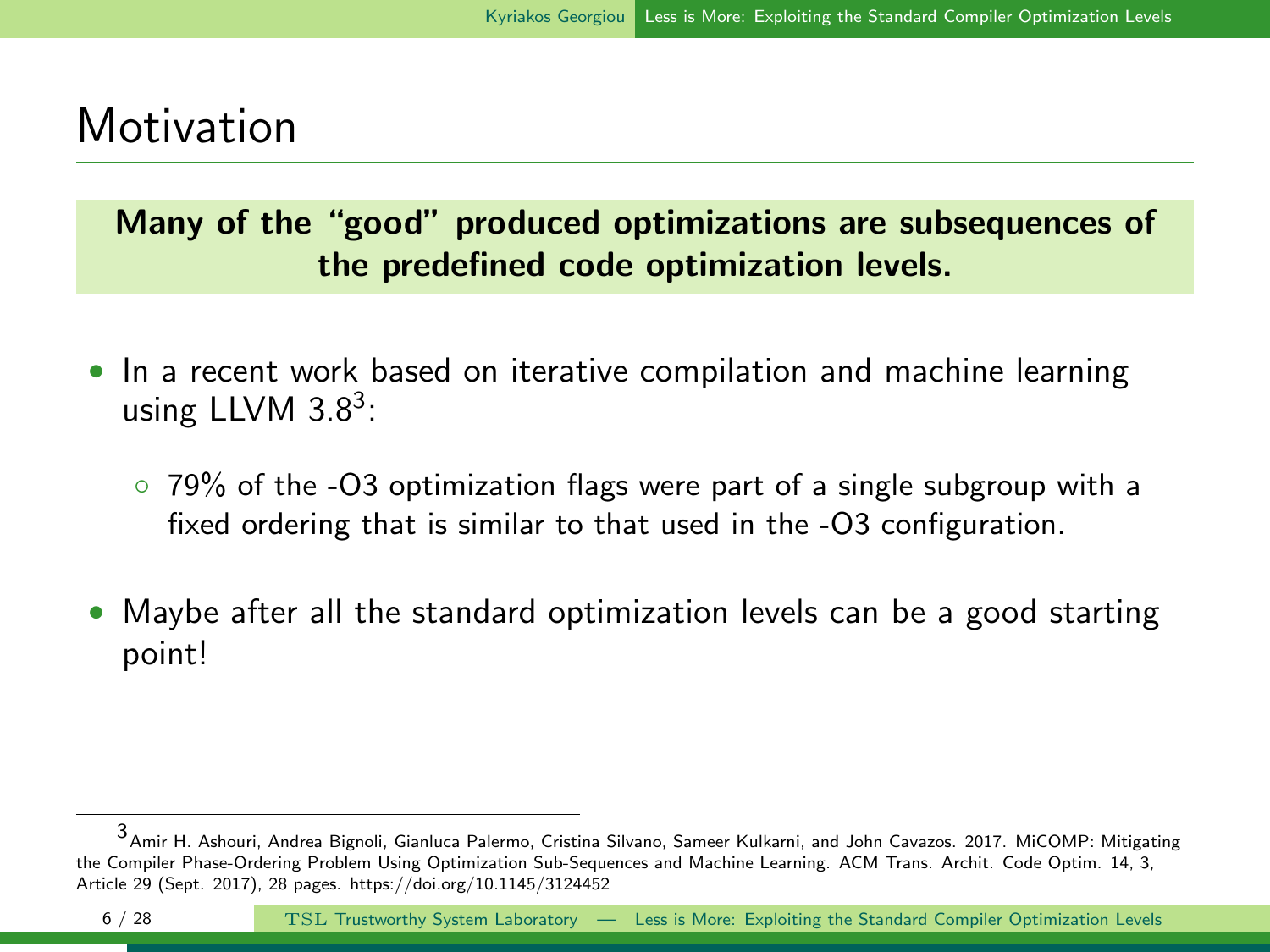## Our approach  $(1/2)$

Aims to preserve the empirical knowledge built into the ordering of flags for the standard optimization levels.

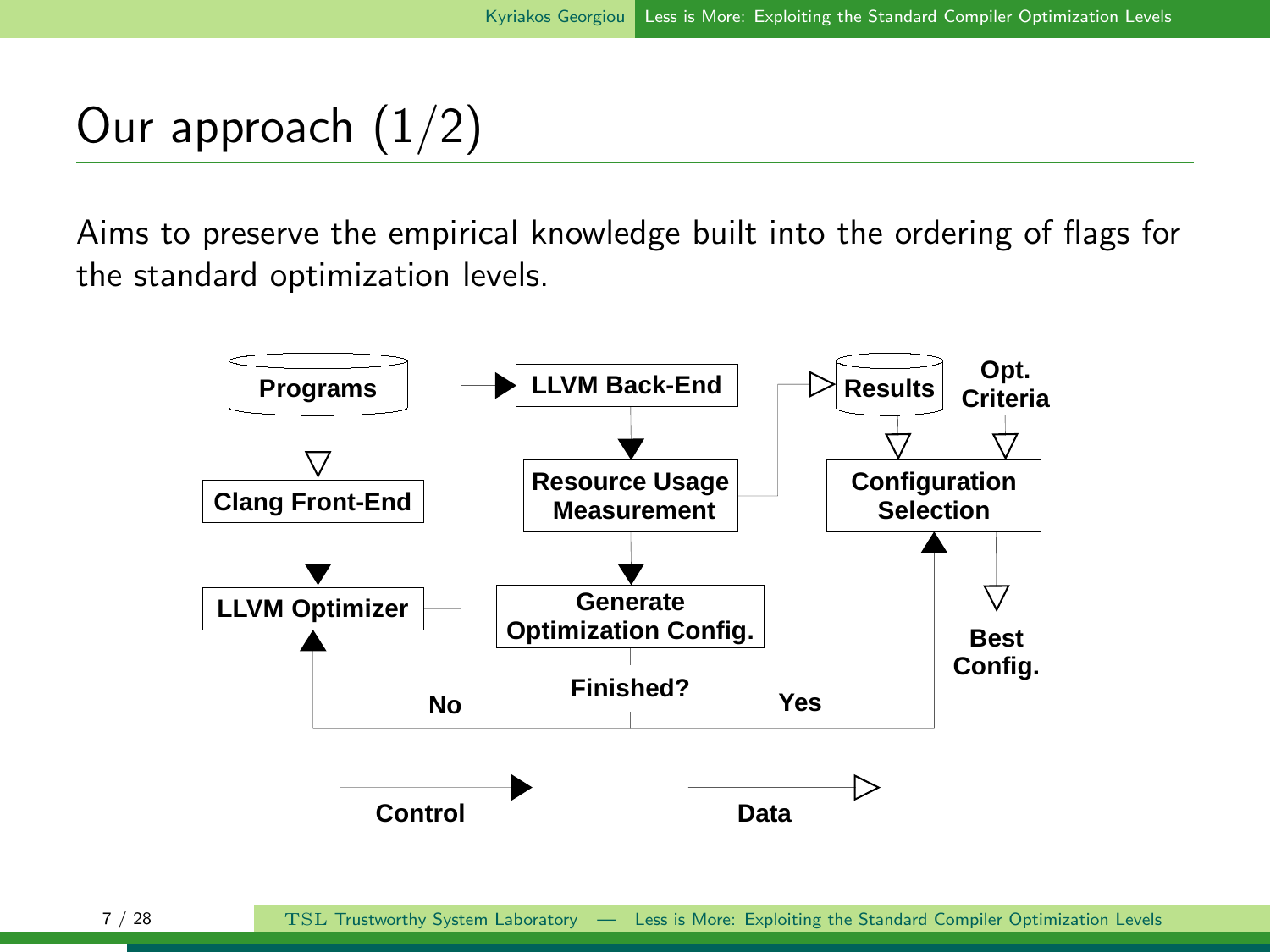## Our approach (2/2)



50 configurations exercised for the Cortex M0 and 64 for the Cortex M3.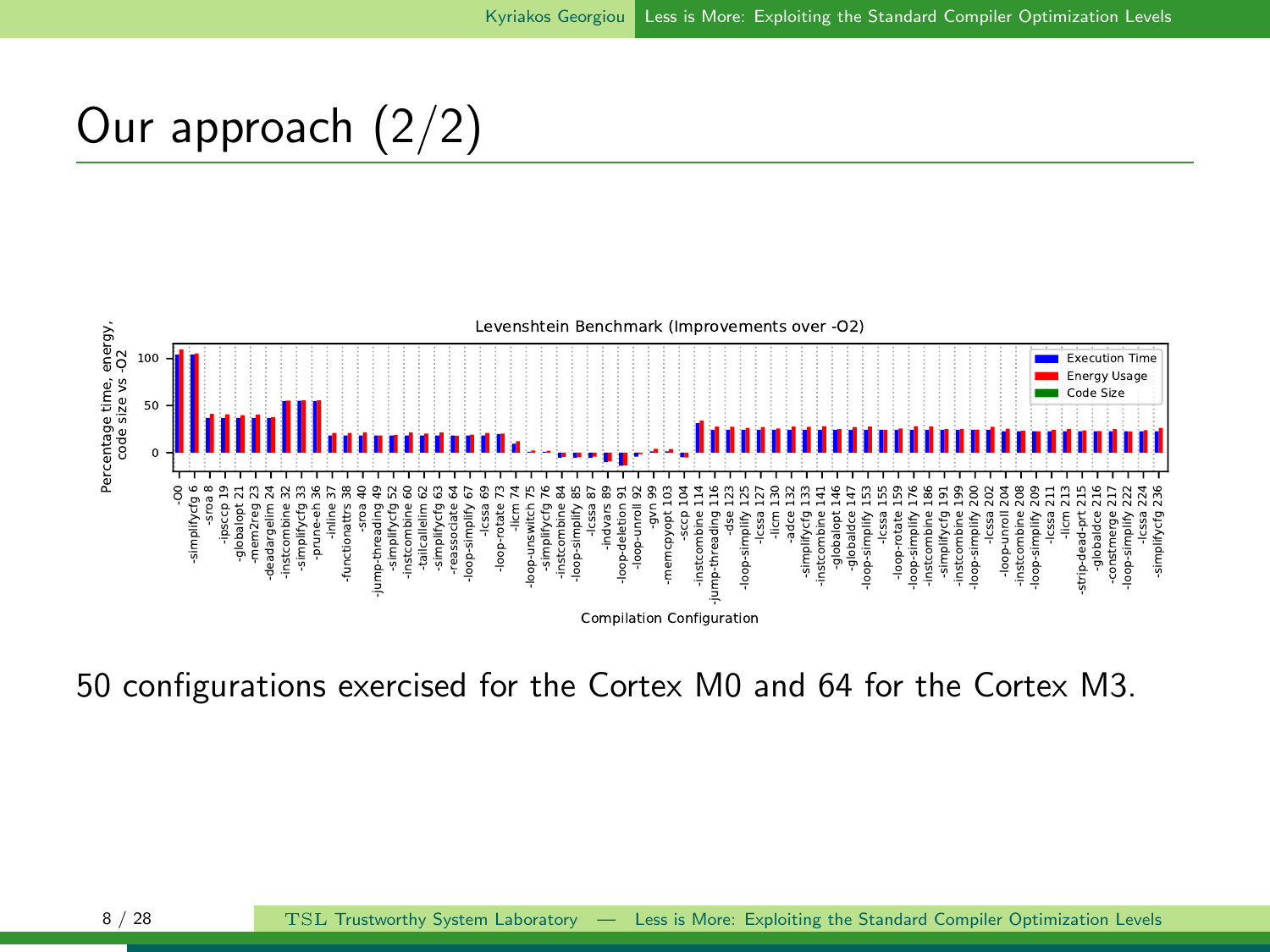#### Benefits

- Portability: The architecture and the compiler are treated as a black box.
- No expensive training phase similar to the ones needed by the machine learning approaches is required.
- Provides valuable insights to the software engineer on how each optimization flag affects the resource of interest.
- Avoids reordering that typically breaks the compilation or create a malfunctioning executable;
- Multi-criteria optimizations are possible without needing to train a new model for each resource.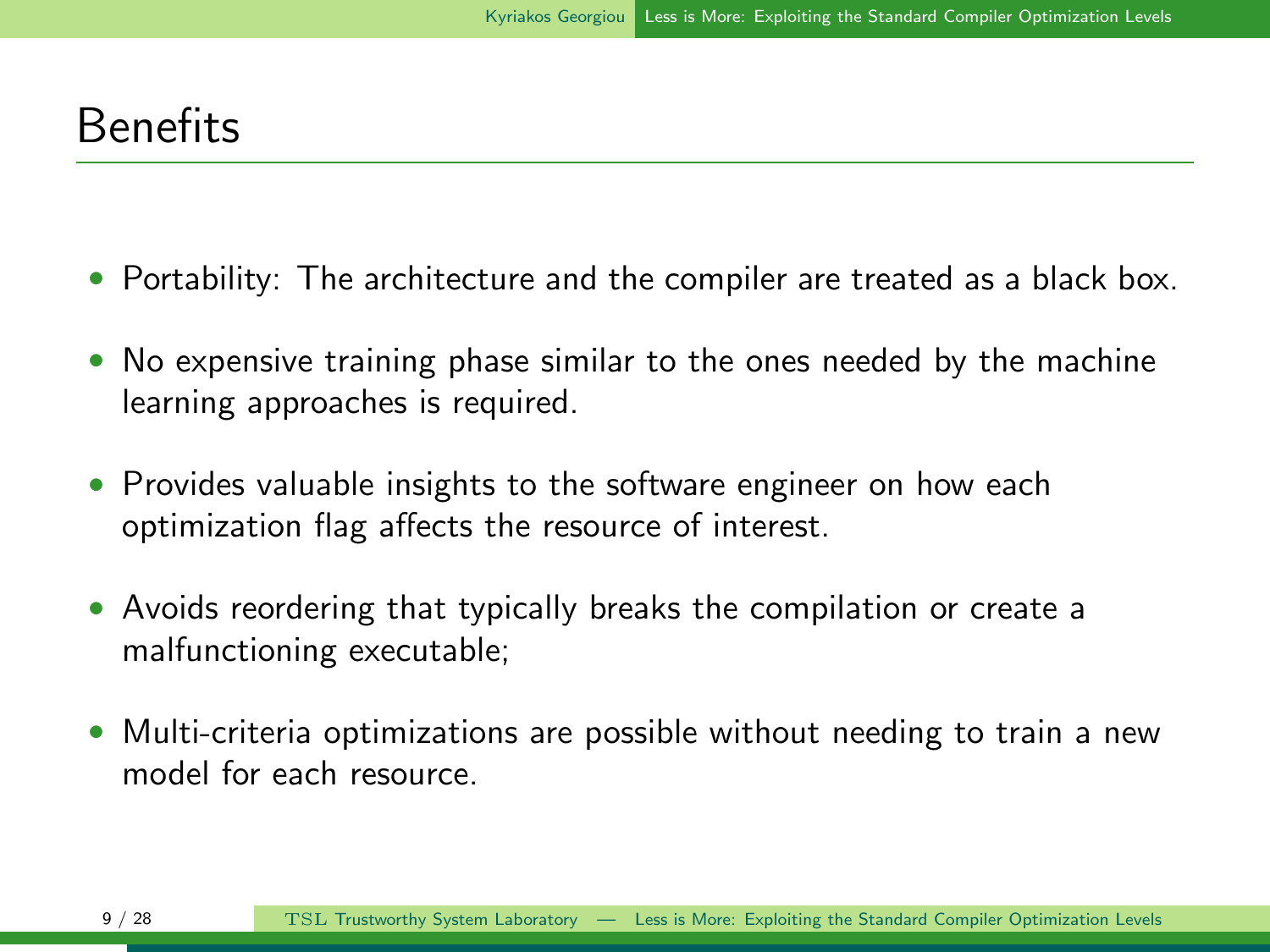## Experimental evaluation (1/2)

Results for the Cortex-M0 processor and the LLVM v3.8 compilation framework.



- average reduction in execution time of 2.5%.
- 29/71 benchmarks seeing execution time improvements over -O2 ranging from 1% to 23%.
- similar savings were observed for energy.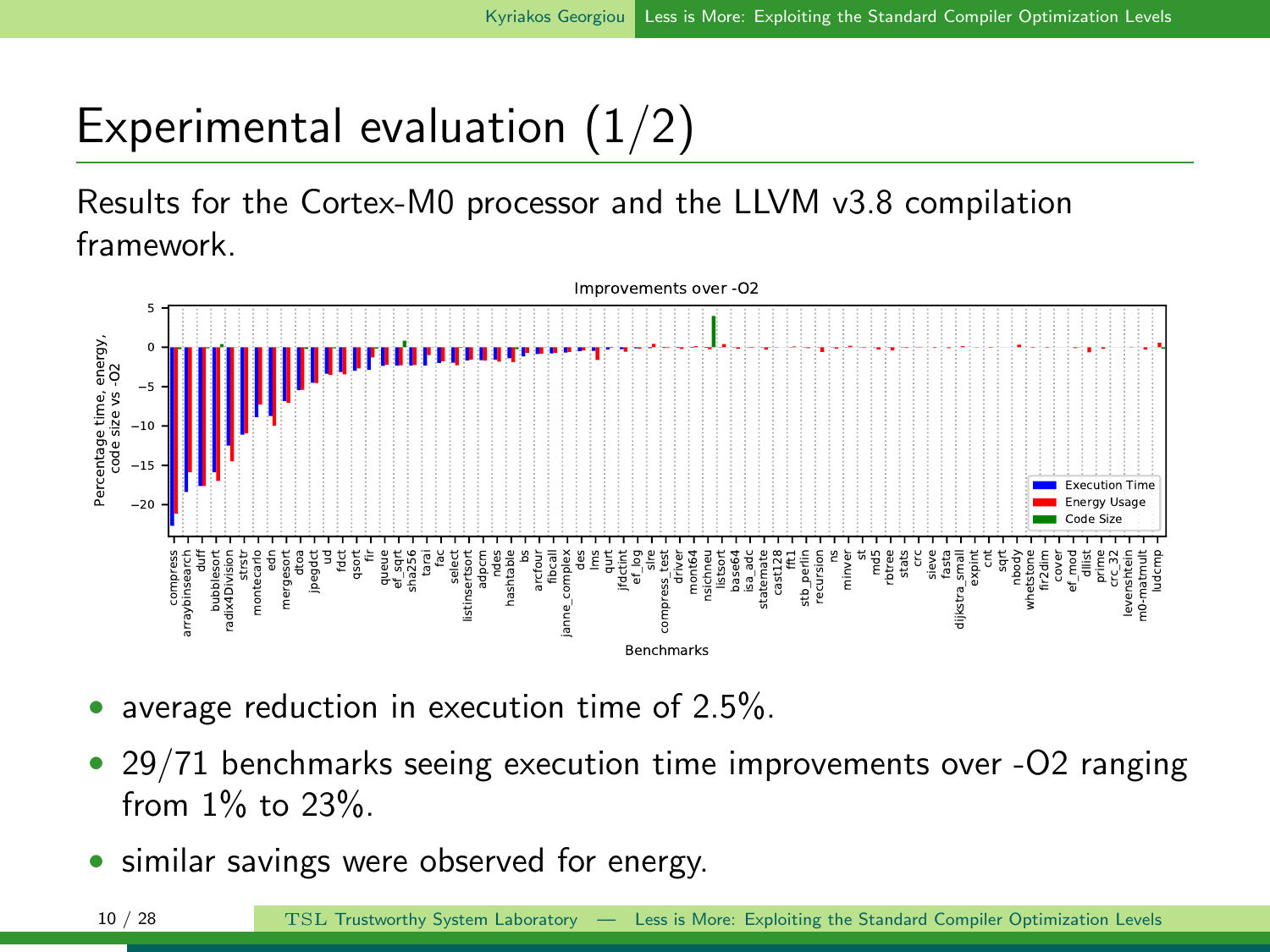## Experimental evaluation (2/2)

Results for the Cortex-M3 processor and the LLVM v5.0 compilation framework.



- average reduction in execution time of 5.3%.
- 31/71 benchmarks seeing execution time improvements over -O2 ranging from 1% to 90%.
- similar savings were observed for energy.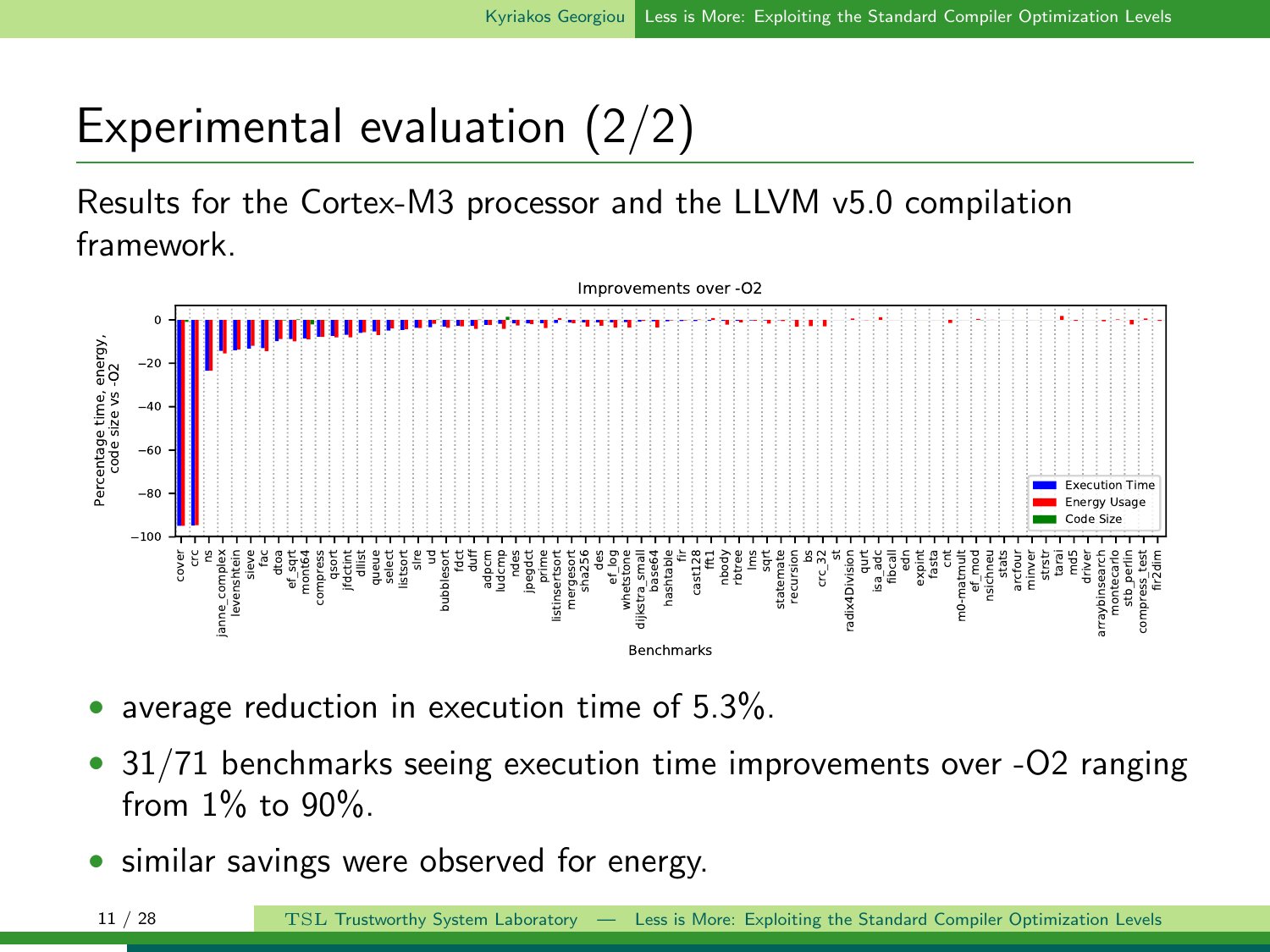#### Comparing to existing works

Using Inductive Logic Programming to find good configurations<sup>4</sup>.

- using the same benchmark suite, same board (Cortex-M3) and same measurement setup, but GCC.
- average saving in execution time 8% over -O3.
- $\bullet$  1000 random configurations tested for each benchmark  $=$  one week training time.
- hardly portable.
- accounts only for one resource.

<sup>4</sup> Craig Blackmore, Oliver Ray, and Kerstin Eder. 2015. A logic programming approach to predict effective compiler settings for embedded software. Theory and Practice of Logic Programming 15, 4-5 (2015), 481–494. https://doi.org/10.1017/S1471068415000174

<sup>12 / 28</sup> TSL Trustworthy System Laboratory — Less is More: Exploiting the Standard Compiler Optimization Levels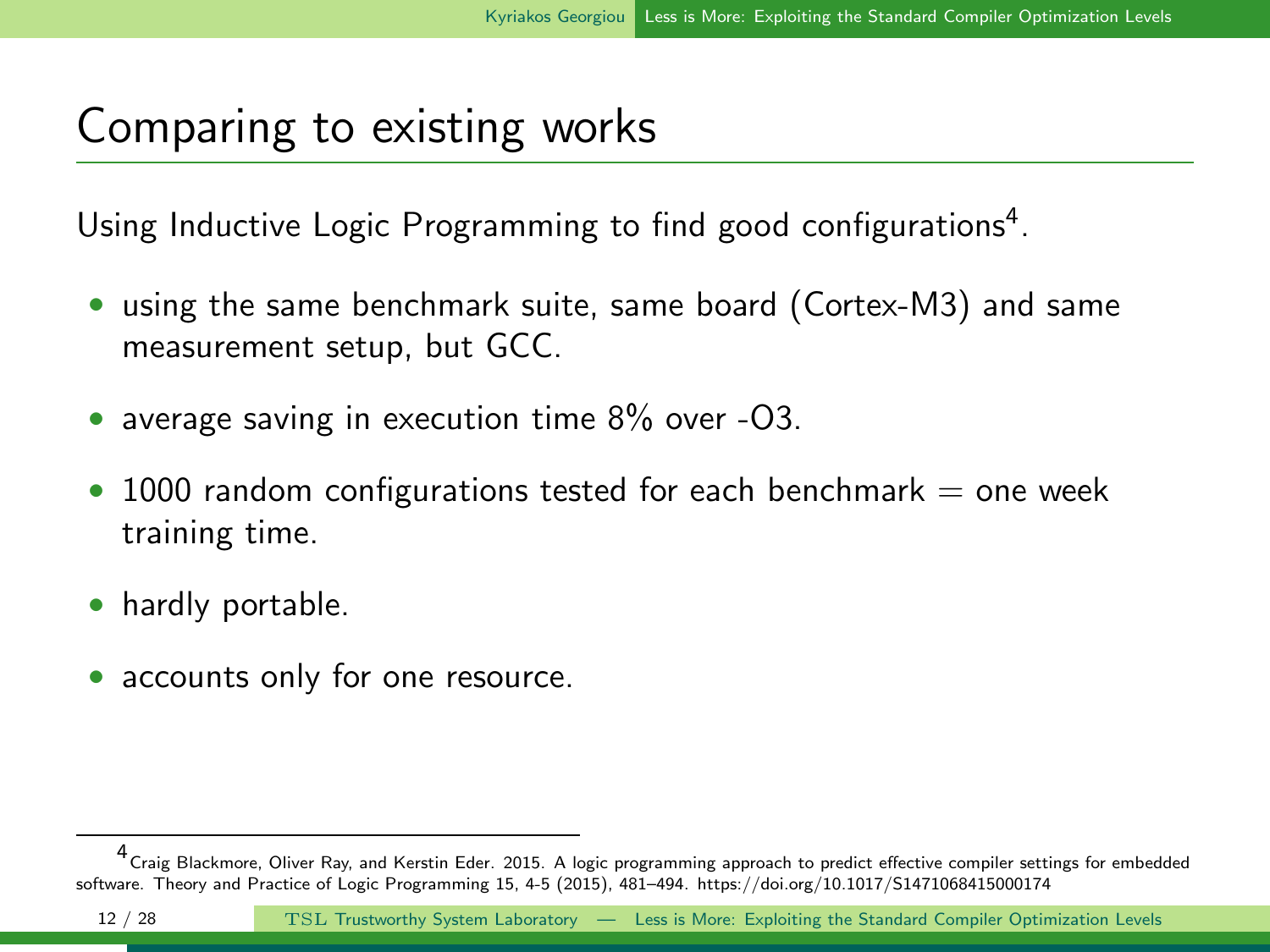#### Comparing to existing works

Used Fractional Factorial Design to explore the large optimization space  $(2^{82}$ combinations for the GCC version used)<sup>5</sup>

- using the same benchmark suite, same boards and same measurement setup, but GCC.
- 2048 tested configurations using each benchmark.
- demonstrated savings only on a couple of benchmarks over -O3.
- hardly portable.

<sup>5</sup> James Pallister, Simon J. Hollis, and Jeremy Bennett. 2015. Identifying Compiler Options to Minimize Energy Consumption for Embedded Platforms. Comput. J.58, 1 (2015), 95–109. https://doi.org/10.1093/comjnl/bxt129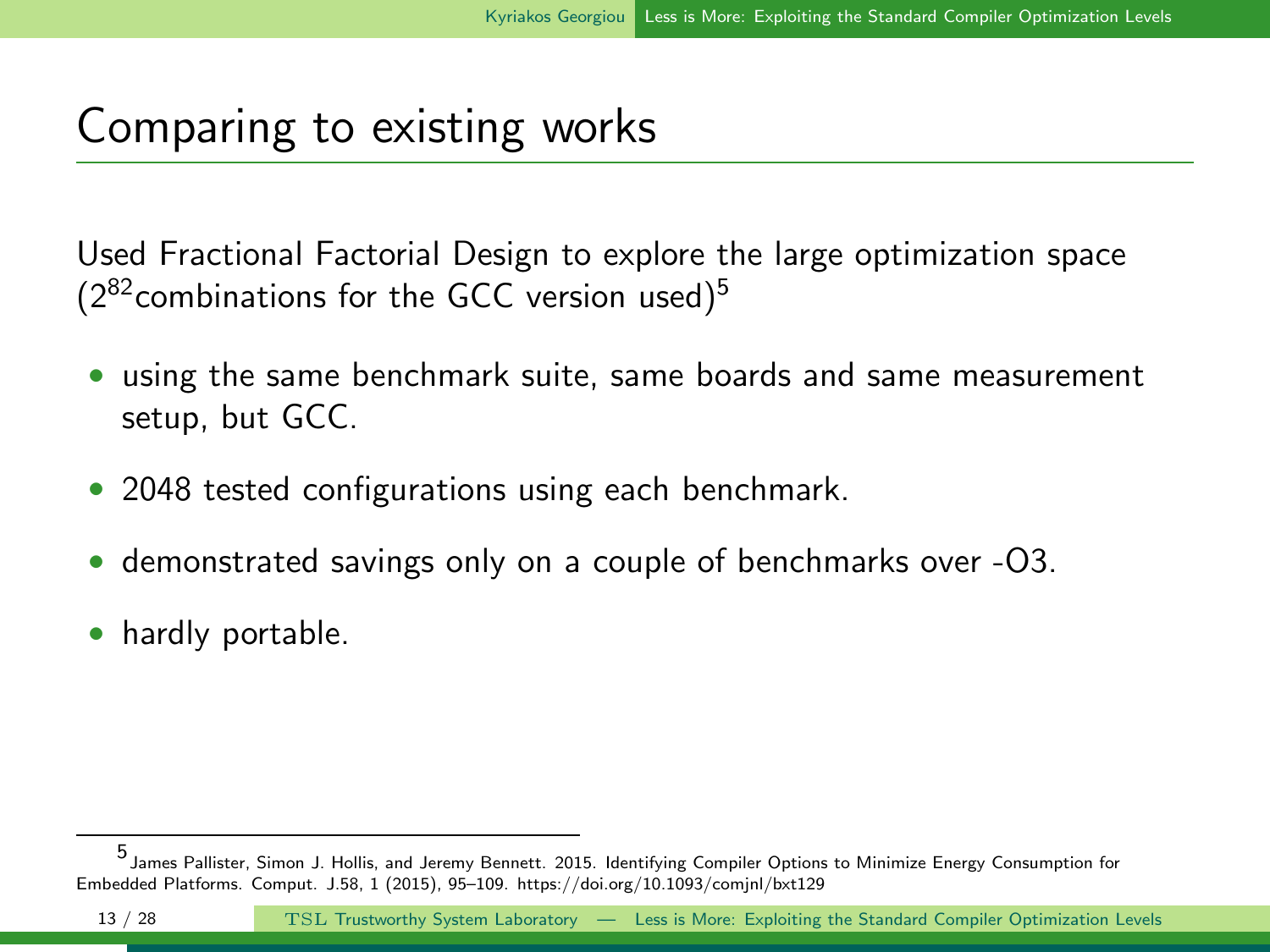#### Latest developments

Motivation: Existing auto-tuning techniques are only suitable for tuning compilers settings, not for routine testing and compiler improvement.

- Ported to new architectures and compiler version.
	- The Intel i5-6300U, widely used in portable PCs.
	- The ARM Cortex-A53-based Broadcom BCM2837 used in the Raspberry Pi  $3B+$
	- $\circ$  LIVM  $\vee$ 6.0.
- Introduced an enhanced nightly regression system that allows for systematic compiler improvement and tuning.
- Benchmarks used are part of the LLVM test-suite.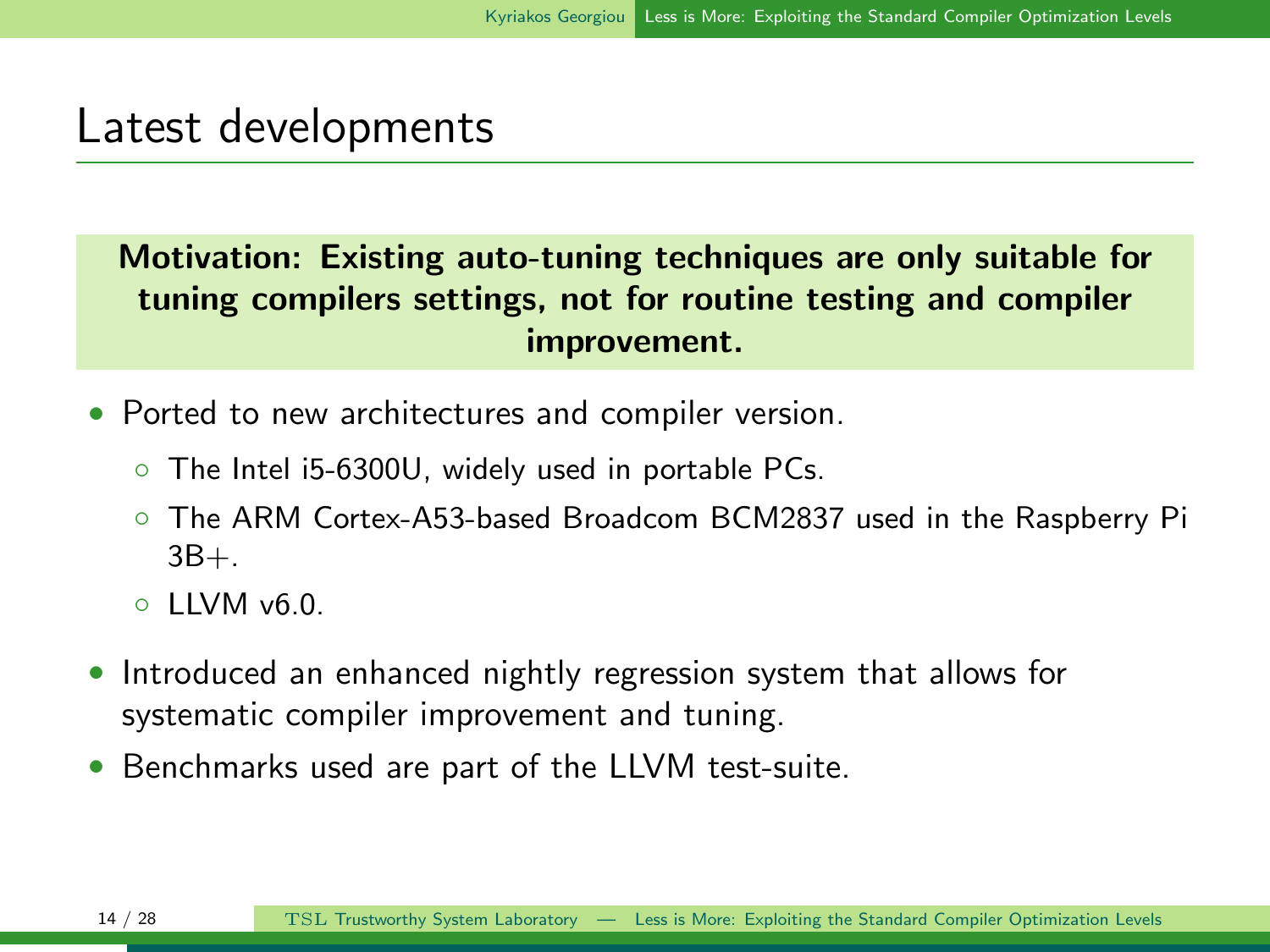#### Results for the Cortex-A53 processor



- average reduction in execution time of  $5.1\%$ .
- 26/42 benchmarks seeing execution time improvements over -O3 ranging from around 1% to 28%.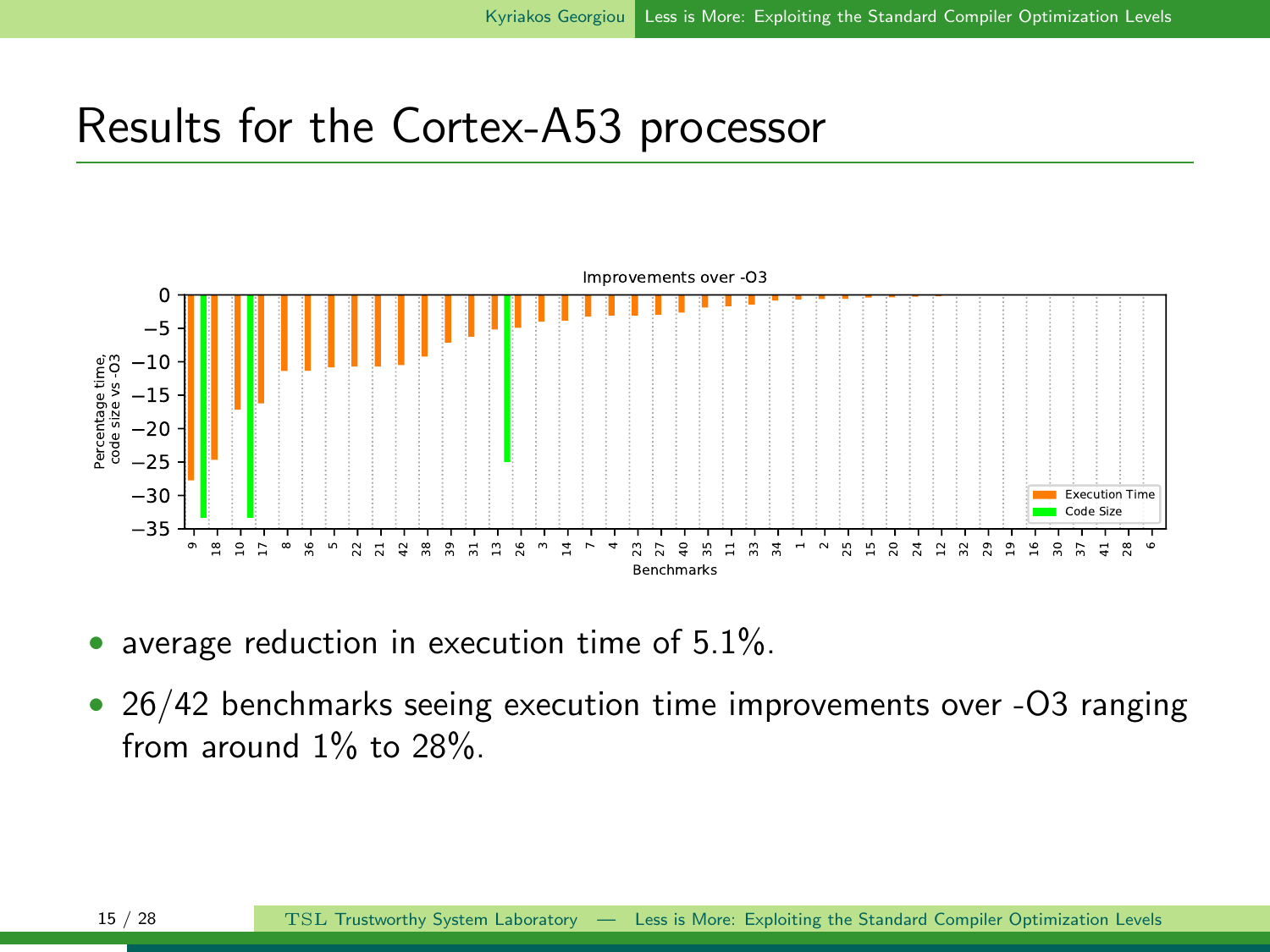#### Results for the Intel i5-6300U processor



- average reduction in execution time of  $11.5\%$ .
- 26/42 benchmarks seeing execution time improvements over -O3 ranging from around 1% to 71%.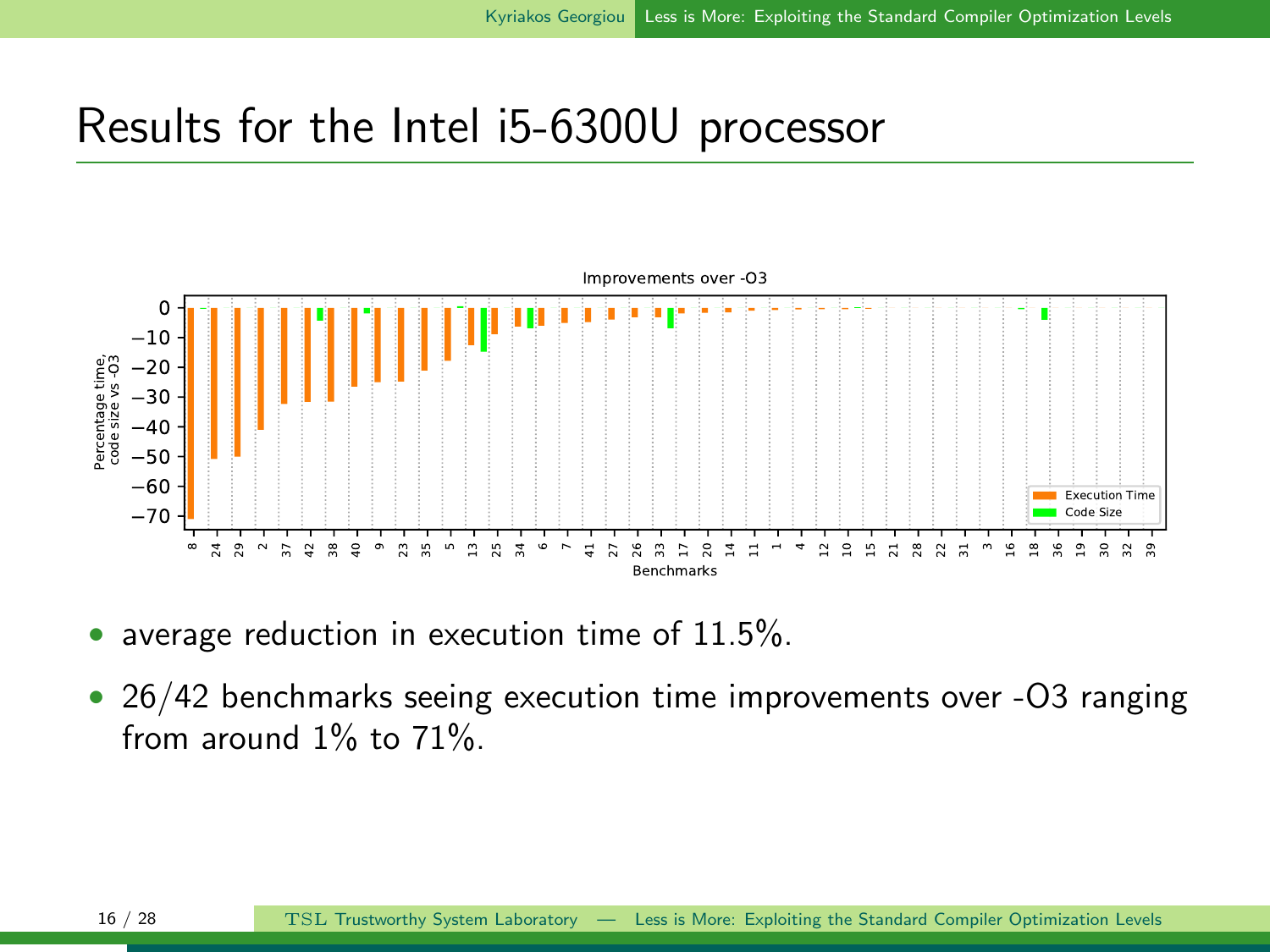#### Potential Optimization Opportunities for Cortex-A53



17 / 28 TSL Trustworthy System Laboratory — Less is More: Exploiting the Standard Compiler Optimization Levels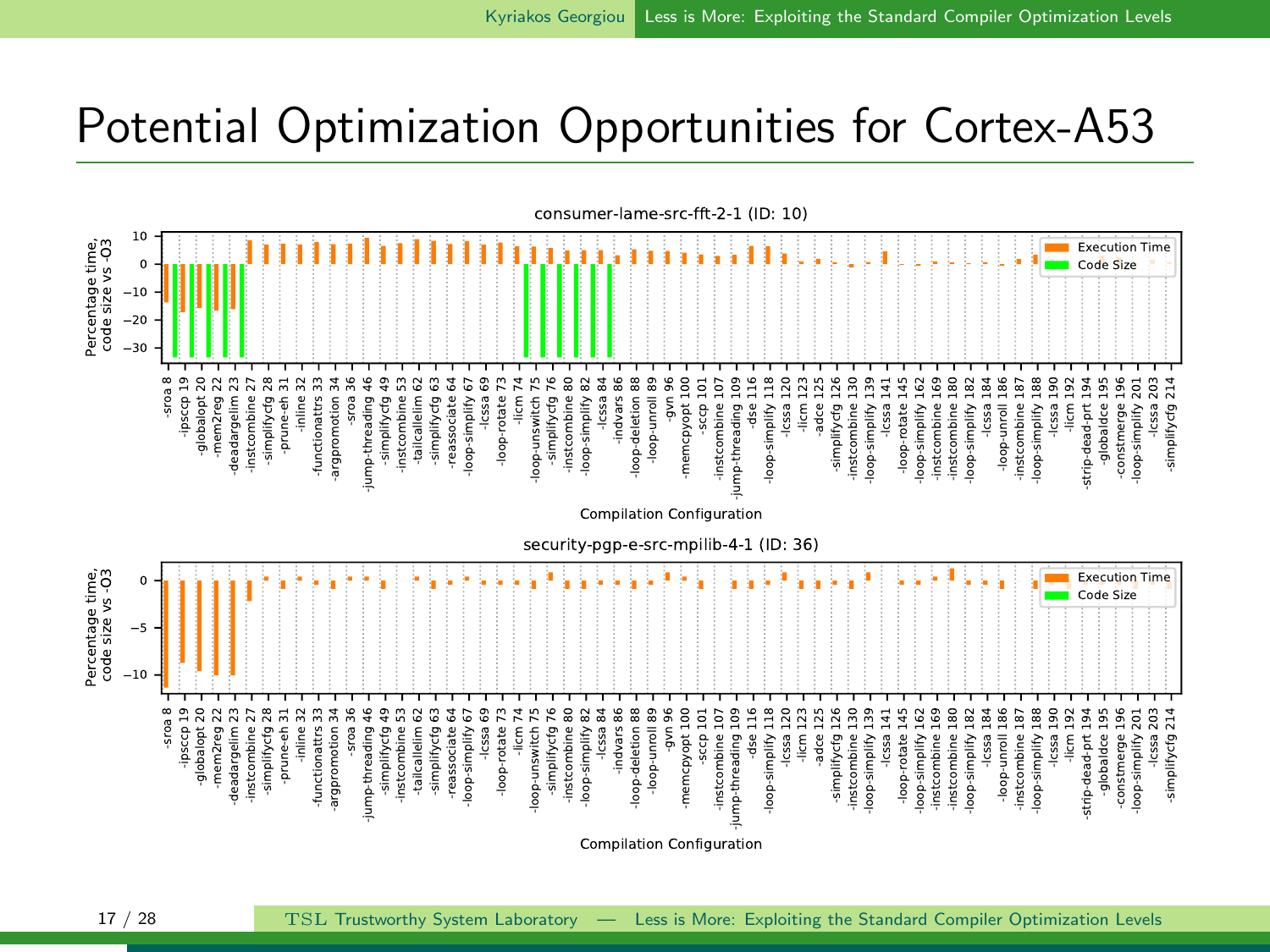## Potential Optimization Opportunities for Cortex-A53

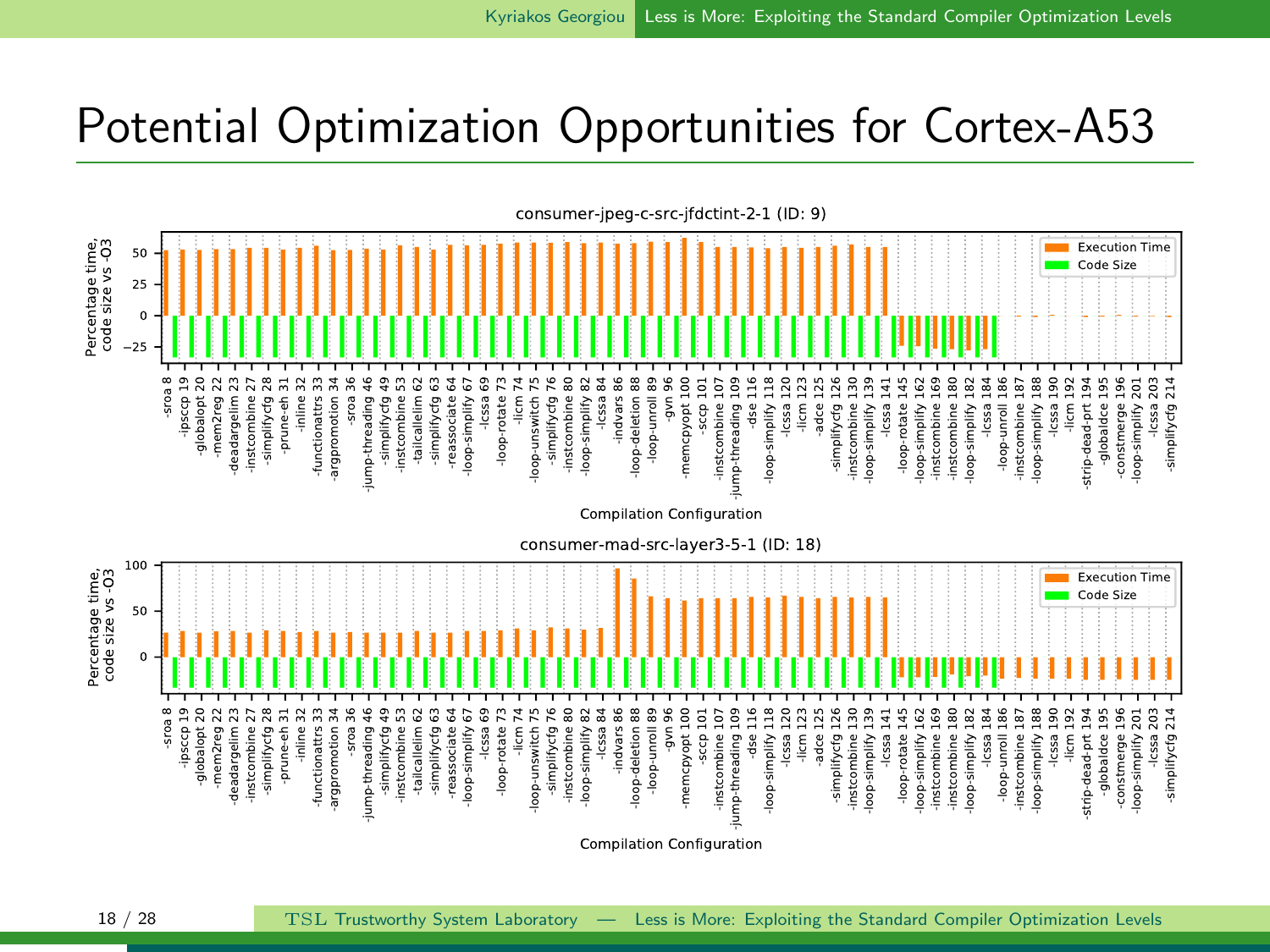#### Cross-Architecture Potential Optimizations

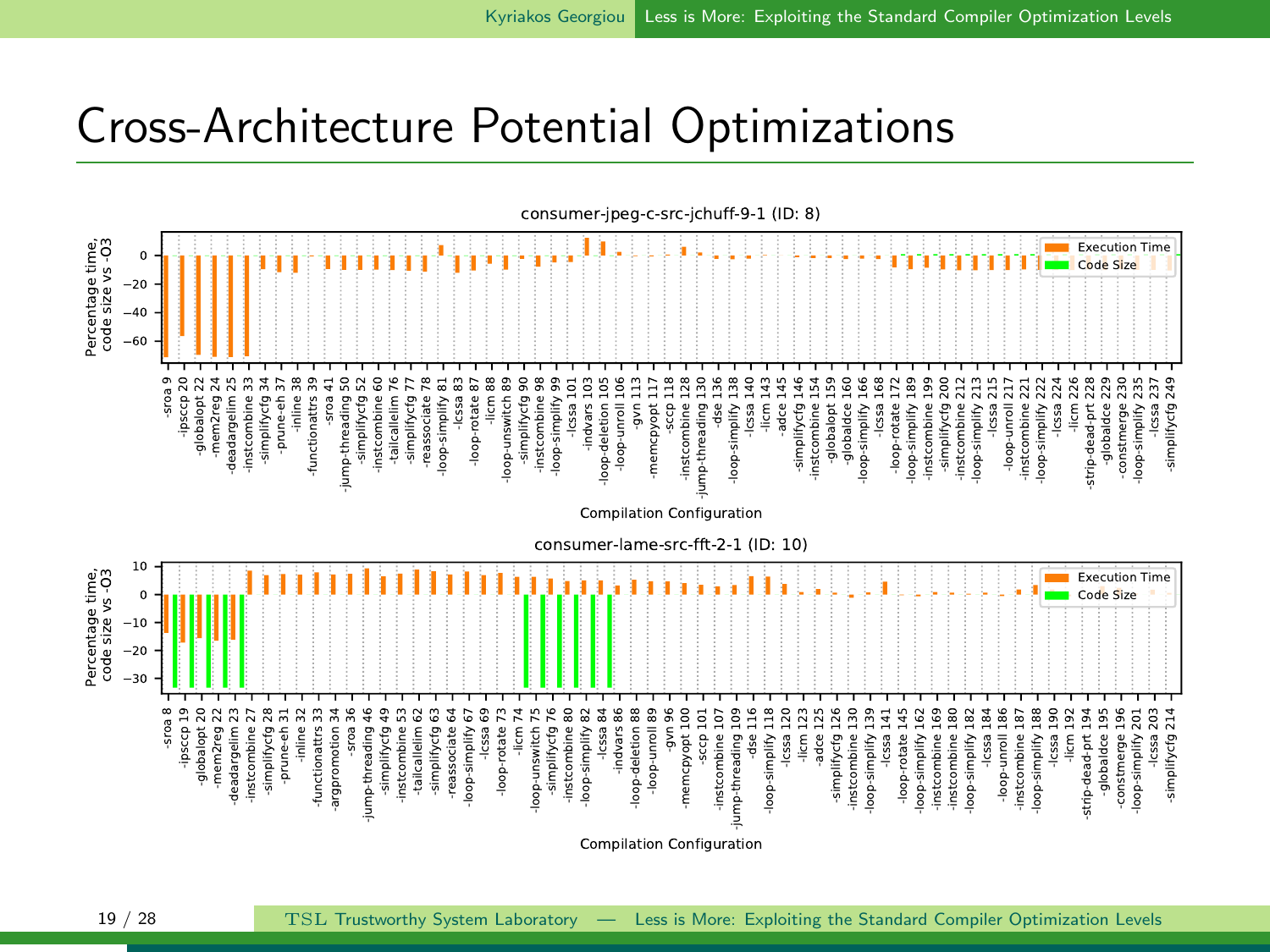#### Classic Nightly Regression Testing

- Standard approach to evaluate compilers during development.
- Compares test results to a previous regression run that performed the best so far.
- Traditionally tracks the validation of test results and their overall resource usage.
- Does not indicate the source of a performance regression.
- Does not indicate optimization opportunities.
- Performance regression investigation is a time consuming task.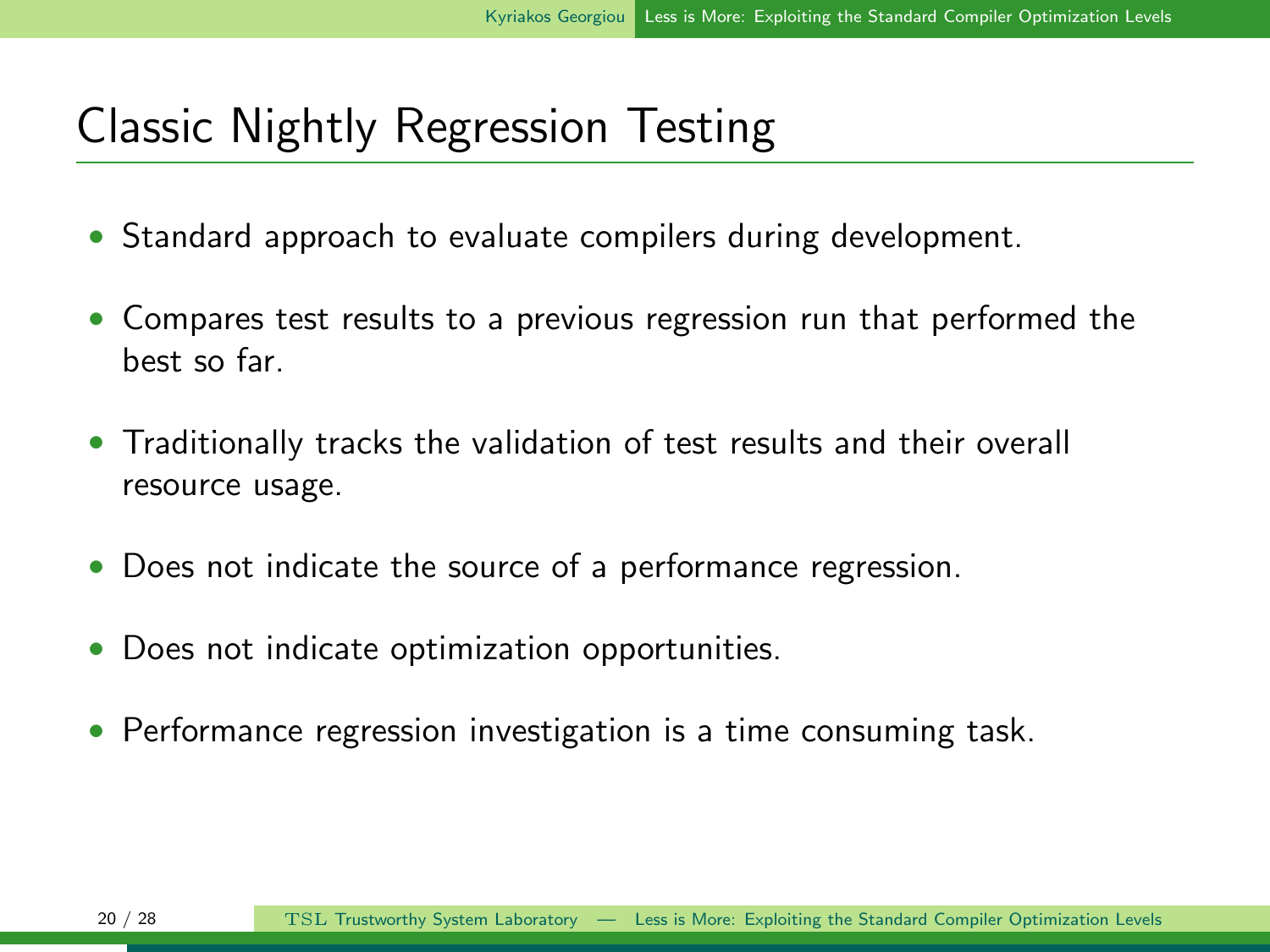#### i5-6300U Nightly Regression Report

| <b>Benchmark ID</b>      | First Config. Better than -03 | <b>Config. Removing Gains</b> | <b>Best Overall Config.</b> | <b>Execution Time Reduction %</b> |
|--------------------------|-------------------------------|-------------------------------|-----------------------------|-----------------------------------|
| 8                        | $s$ roa - $9$                 | simplifycfg - 34              | instcombine - 33            | $-70.98$                          |
| $\overline{\phantom{a}}$ | $s$ roa - $9$                 | simplifycfg - 34              | instcombine - 33            | $-40.98$                          |
| 37                       | $s$ roa - $9$                 | simplifycfg - 34              | instcombine - 33            | $-32.34$                          |
| 23                       | $s$ roa - $9$                 | simplifycfg - 34              | instcombine - 33            | $-24.76$                          |
| 13                       | $s$ roa - $9$                 | simplifycfg - 34              | $s$ roa - $9$               | $-12.53$                          |
| 25                       | $s$ roa - $9$                 | simplifycfg - 34              | $s$ roa - $9$               | $-8.82$                           |
| $\overline{7}$           | $s$ roa - $9$                 | simplifycfg - 34              | $s$ roa - $9$               | $-5.11$                           |
| 42                       | $s$ roa - $9$                 | simplifycfg - 34              | ipsccp-20                   | $-31.61$                          |
| 35                       | $s$ roa - $9$                 | simplifycfg - 34              | instcombine - 221           | $-21.05$                          |
| 24                       | $s$ roa - $9$                 | simplifycfg - 90              | functionattrs - 39          | $-50.79$                          |
| 34                       | instcombine - 33              | $lessa - 83$                  | instcombine - 33            | $-6.25$                           |
| 33                       | instcombine - 33              | $lessa - 83$                  | instcombine - 33            | $-3.13$                           |
| 29                       | no pattern                    | no pattern                    | jump-threading - 130        | $-50.00$                          |
| 38                       | $s$ roa - $9$                 | instcombine - 60              | instcombine - 33            | $-31.53$                          |
| 40                       | $s$ roa - $9$                 | loop-rotate - 87              | ipsccp-20                   | $-26.51$                          |
| $\overline{q}$           | loop-unroll - 217             | after simplifycfg -249        | mem2reg - 24                | $-25.00$                          |
| 5                        | no pattern                    | no pattern                    | loop-simplify 138           | $-17.82$                          |
| $6\overline{6}$          | $s$ roa - $9$                 | globaldce - 229               | loop-rotate - 87            | $-6.00$                           |
| 41                       | reassiciate - 78              | indvars - 103                 | loop-rotate - 87            | $-4.76$                           |
| 27                       | $s$ roa - $9$                 | $cssa - 101$                  | ipsccp-20                   | $-3.92$                           |
| 26                       | loop-rotate - 87              | instcombine - 98              | loop-rotate - 87            | $-3.17$                           |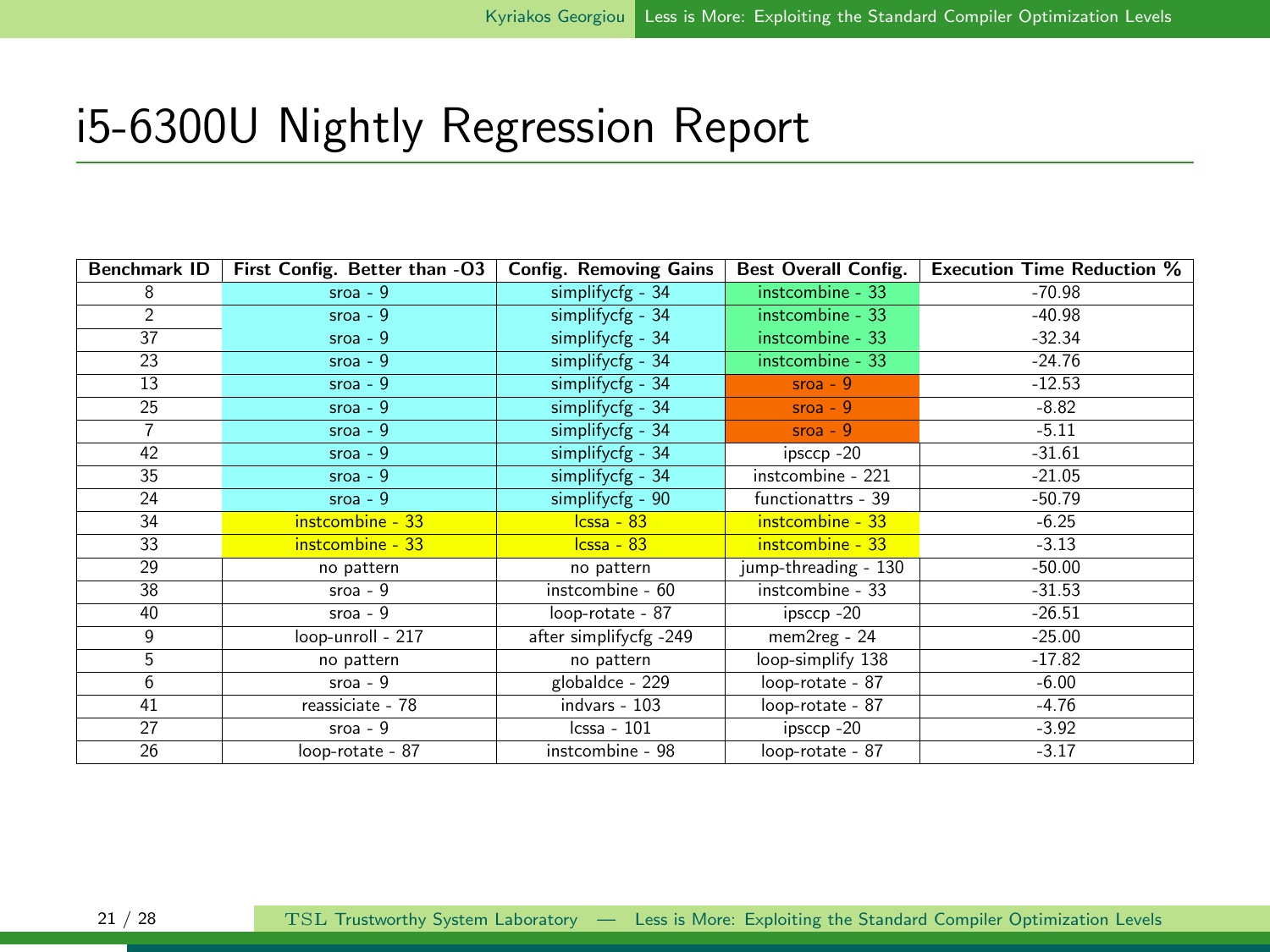#### Cortex-A53 Nightly Regression Report

| Benchmark ID     | First Config. Better than -03 | <b>Config. Removing Gains</b> | <b>Best Overall Config.</b> | <b>Execution Time Reduction %</b> |
|------------------|-------------------------------|-------------------------------|-----------------------------|-----------------------------------|
| 10 <sup>10</sup> | $s$ roa - $8$                 | instcombine - 27              | $s$ roa - $8$               | $-17.18$                          |
| 36               | $s$ roa - $8$                 | instcombine - 27              | $s$ roa - $8$               | $-11.35$                          |
| 42               | $s$ roa - $8$                 | instcombine - 27              | $s$ roa - $8$               | $-10.48$                          |
| 31               | $s$ roa - $8$                 | instcombine - 27              | $s$ roa - $8$               | $-6.25$                           |
| $\overline{7}$   | $s$ roa - $8$                 | instcombine - 27              | $s$ roa - $8$               | $-3.23$                           |
| $\overline{5}$   | loop-rotate - 73              | jump-threading - 109          | instcombine - 80            | $-10.82$                          |
| 22               | loop-rotate - 73              | jump-threading - 109          | instcombine - 80            | $-10.71$                          |
| 21               | loop-rotate - 73              | jump-threading - 109          | memcopyopt - 100            | $-10.71$                          |
| 39               | loop-rotate - 73              | instcombine - 80              | loop-rotate - 73            | $-7.14$                           |
| 26               | loop-rotate - 73              | instcombine - 80              | simplifycfg - 76            | $-4.92$                           |
| 13               | loop-unswitch - 75            | instcombine - 80              | loop-unswitch - 75          | $-5.16$                           |
| 23               | loop-unswitch - 75            | instcombine - 80              | simplifycfg - 76            | $-3.07$                           |
| $\overline{q}$   | loop-rotate - 145             | loop-unroll - 186             | loop-simplify - 182         | $-27.72$                          |
| 18               | loop-rotate - 145             | no pattern                    | strip-dead-prot - 194       | $-24.68$                          |
| 17               | $s$ roa - $8$                 | loop-rotate - 73              | $ipsccp - 19$               | $-16.23$                          |
| $\overline{8}$   | $s$ roa - $8$                 | instcombine - 80              | globalopt - 20              | $-11.38$                          |
| 38               | $s$ roa - $8$                 | instcombine - 53              | $s$ roa - $8$               | $-9.22$                           |
| 3                | no pattern                    | no pattern                    | $l$ icm - 192               | $-4.00$                           |
| 14               | $s$ roa - $8$                 | $indvars - 86$                | functionattrs - 33          | $-3.85$                           |
| 4                | no pattern                    | no pattern                    | strip-dead-prot - 194       | $-3.07$                           |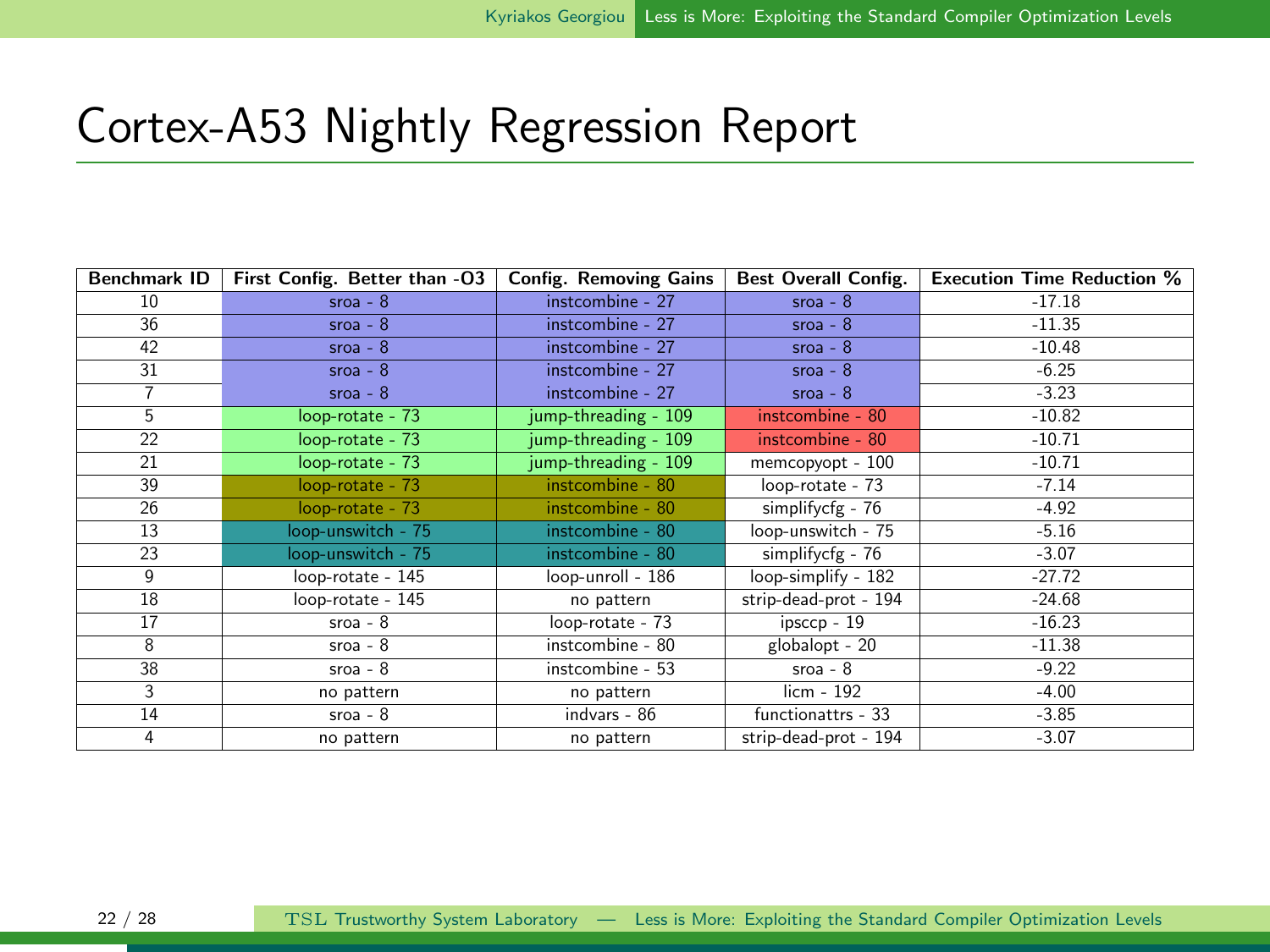#### Added Value

- Exposes optimization opportunities that standard nightly regression can not capture.
- Can demonstrate recurring patterns instead of isolated performance regressions.
- Pinpoints to the flags (compiler code) responsible for the performance degradations or gains.
- Keeps all the consecutive IR and Object files.
- Validates test results for sub-sequences of the standard opt. levels.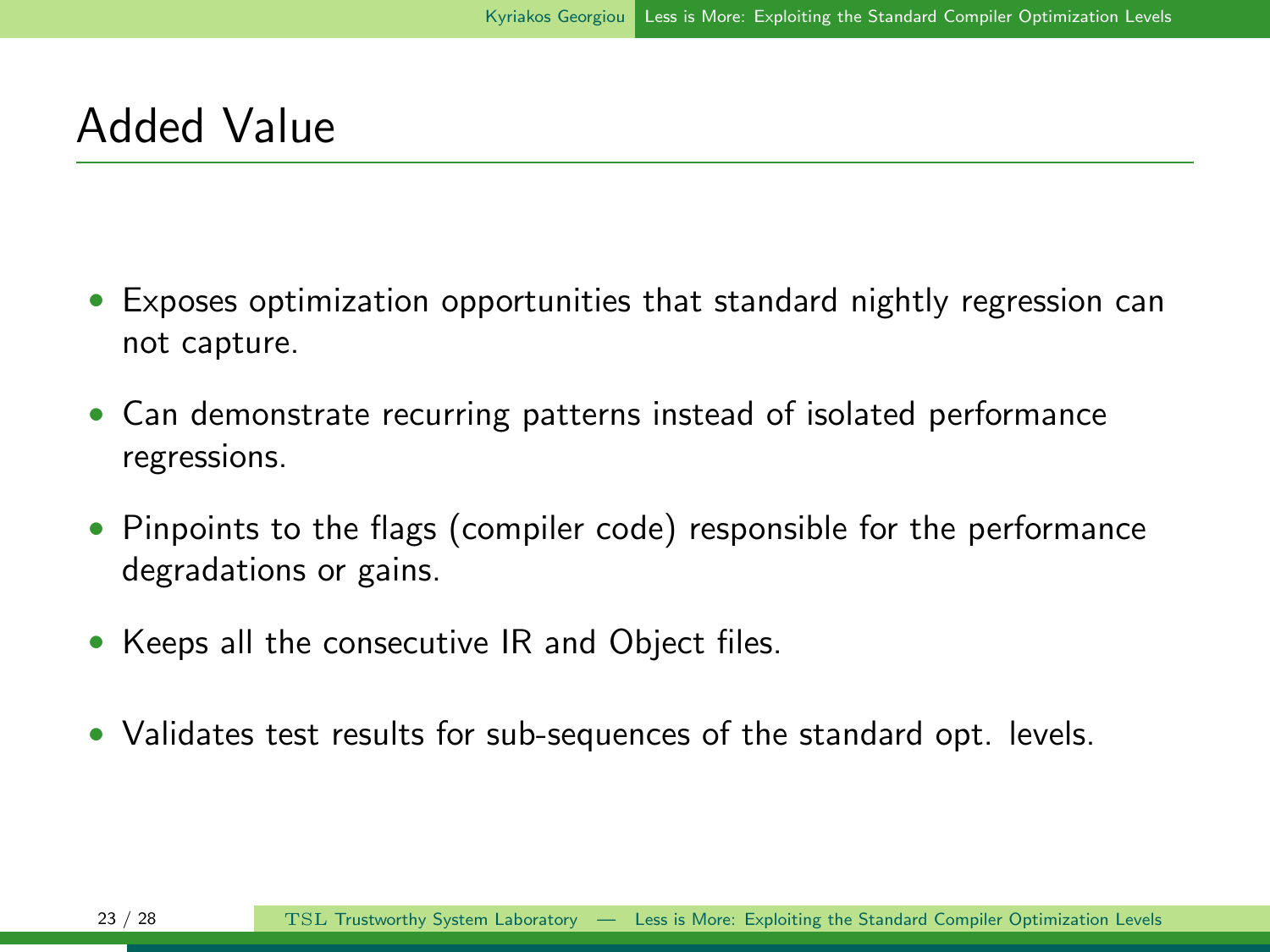## Some Exposed Potential Optimizations

- If-conversion heuristics (branches vs predications) GI.
- Dead code in unrolling (catch-up loops left behind after fully unrolling) GI.
- Not making use of multiply-accumulate instruction TS.
- Tuning of unrolling parameters TA.

Categories: GI: General Improvement, TA: Target-Aware heuristic tuning, TS: Target-Specific optimization refinement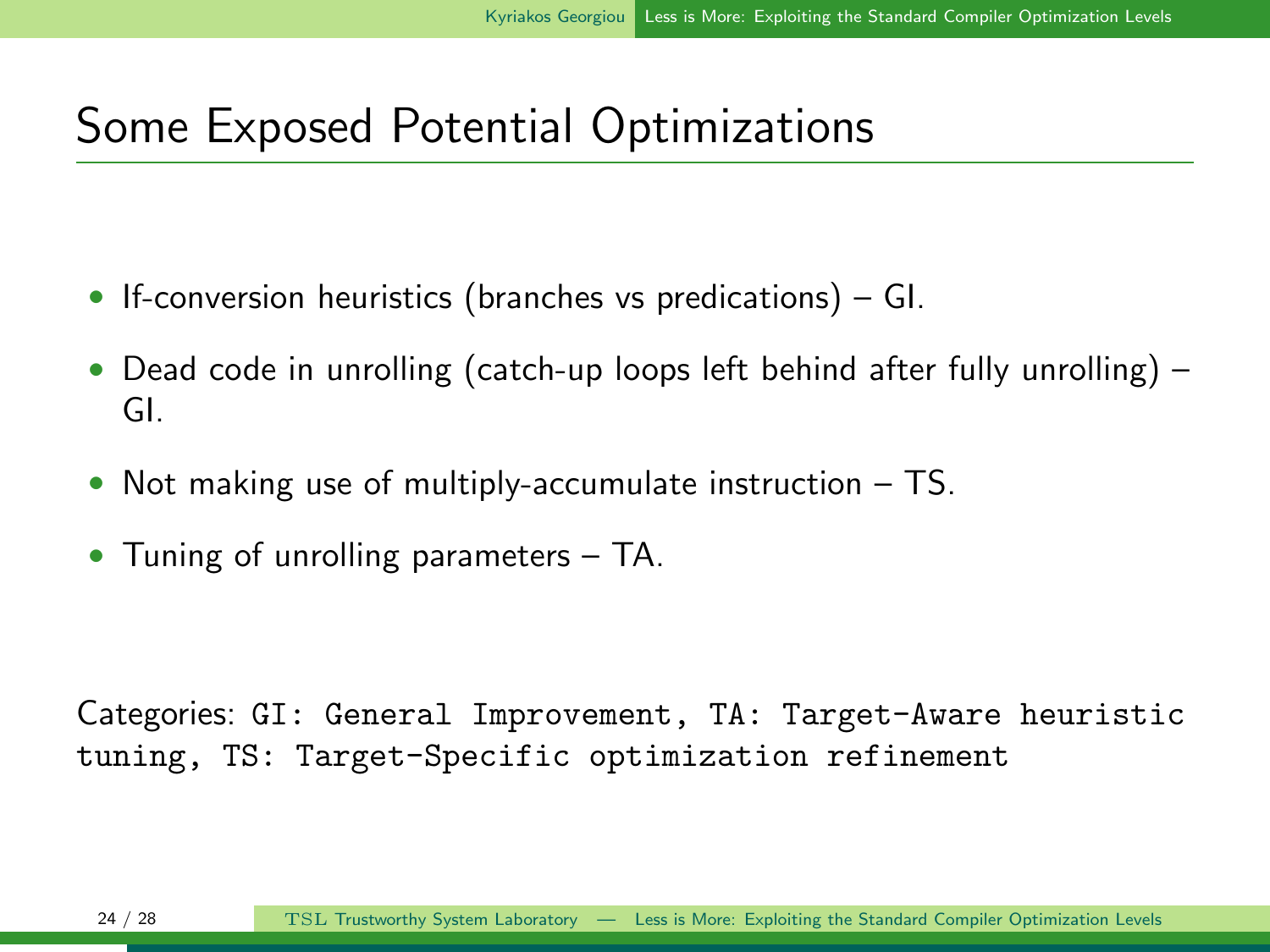#### Future work

- Currently testing the approach on HPC using OpenMP.
- Combine the approach with performance counters reports.
- Apply machine learning to tune the compiler settings for a specific architecture.
- Building the ultimate compiler debugger.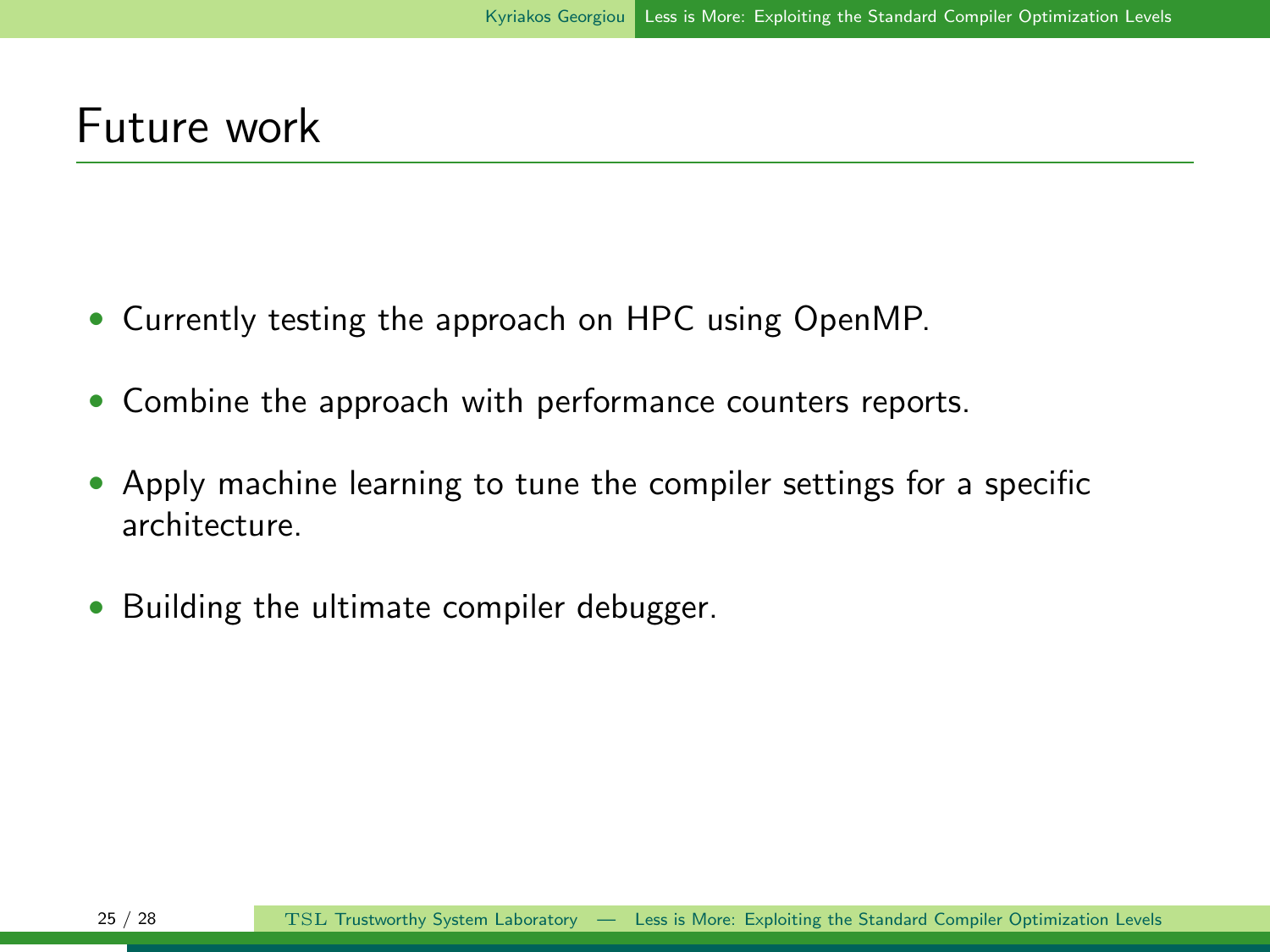#### Related publications

- Kyriakos Georgiou, Craig Blackmore, Samuel Xavier-de Souza, and Kerstin Eder. Less is more: Exploiting the standard compiler optimization levels for better performance and energy consumption. In Proceedings of the 21st International Workshop on Software and Compilers for Embedded Systems, SCOPES '18, pages 35–42, New York, NY, USA, 2018. ACM. URL: http://doi.acm.org/10.1145/3207719.3207727, doi:10. 1145/3207719.3207727 and arxiv version URL: https://arxiv.org/abs/1802.09845
- Kyriakos Georgiou, Zbigniew Chamski, Andres Amaya Garcia, David May, Kerstin Eder. Lost in translation: Exposing hidden compiler optimization opportunities. Submitted to The Computer Journal and currently under review. arxiv version URL: https://arxiv.org/abs/1903.11397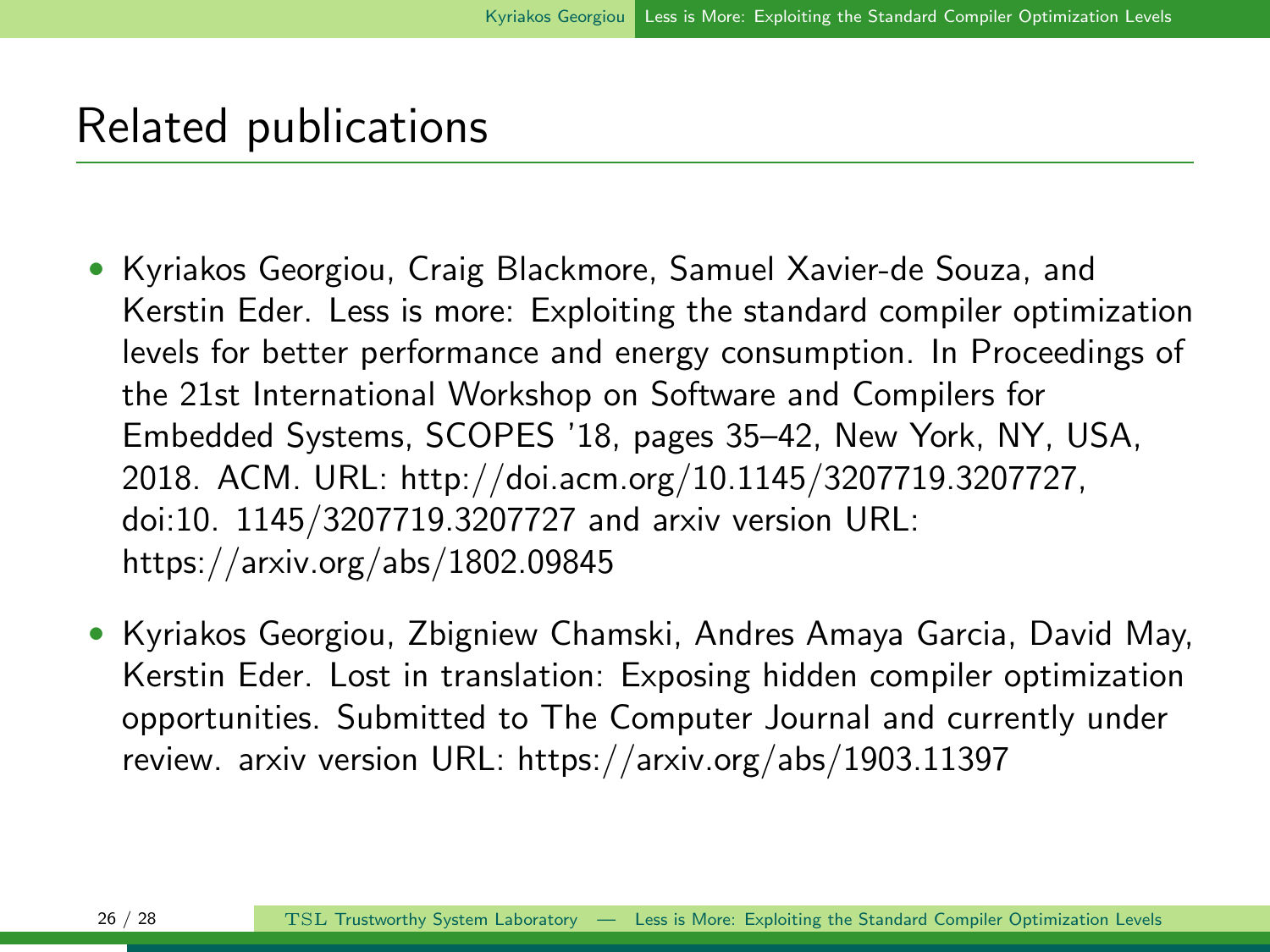# Thank you! Questions?

# Kyriakos.Georgiou@bristol.ac.uk